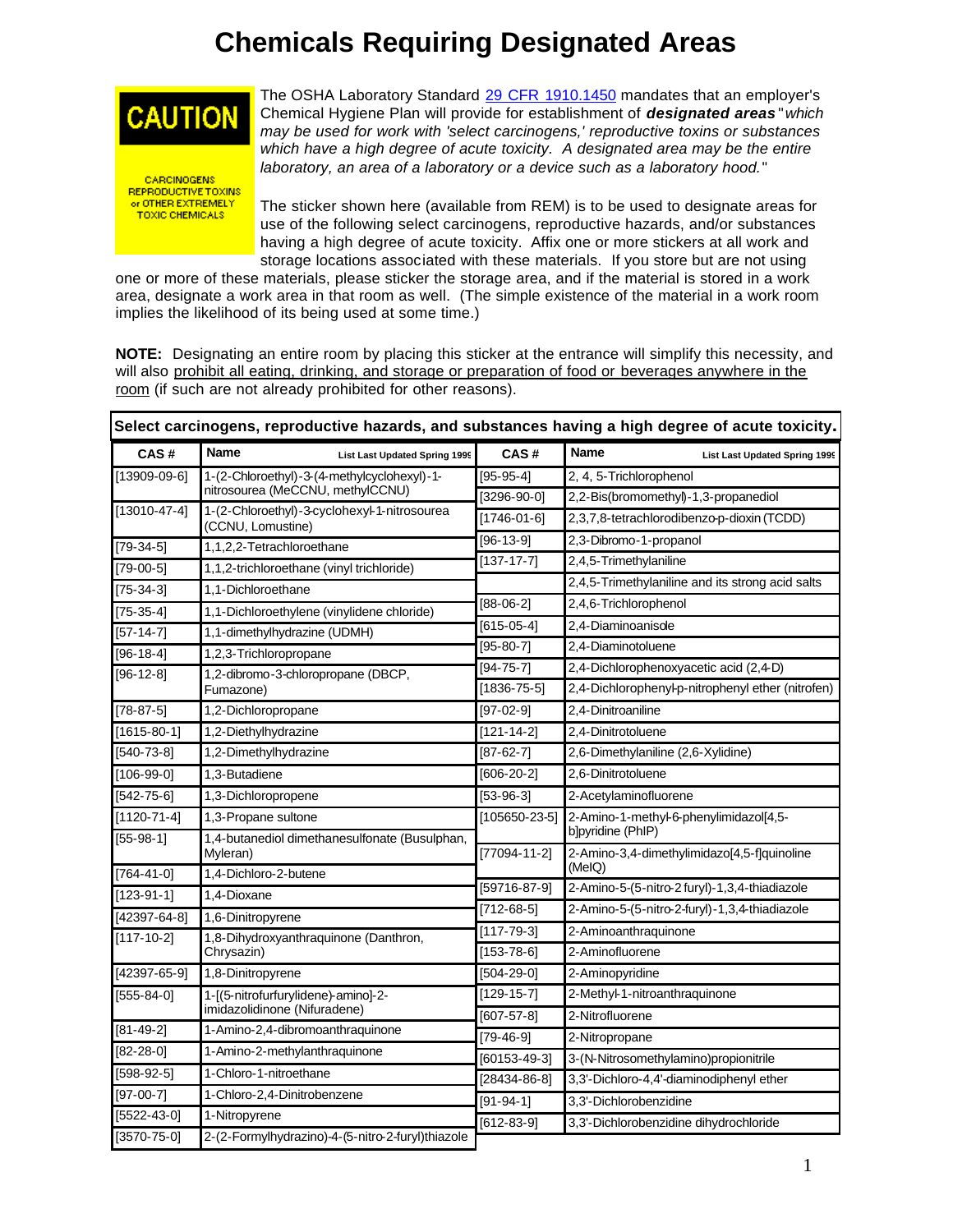| CAS#                        | Name<br><b>List Last Updated Spring 1999</b>                               | CAS#               | <b>Name</b><br><b>List Last Updated Spring 1999</b>    |
|-----------------------------|----------------------------------------------------------------------------|--------------------|--------------------------------------------------------|
| $[119-90-4]$                | 3,3'-Dimethoxybenzidine (o-dianisidine)                                    | [107-02-8]         | Acrolein (2-Propenal)                                  |
| $[20325 - 40 - 0]$          | 3,3'-dimethoxybenzidine dihydrochloride (o-                                | $[79-06-1]$        | Acrylamide                                             |
|                             | dianisidine dihydrochloride)                                               | $[107 - 13 - 1]$   | Acrylonitrile                                          |
| $[119-93-7]$                | 3,3'-dimethylbenzidine (o-tolidine)                                        | $[814 - 68 - 6]$   | Acrylyl Chloride                                       |
| $[612-82-8]$                | 3,3'-Dimethylbenzidine dihydrochloride                                     | [50-76-0]          | Actinomycin D                                          |
| $[105735 - 71 - 5]$         | 3,7-Dinitrofluoranthene                                                    | $[23214-92-8]$     | Adriamycin (Doxorubicin hydrochloride)                 |
| $[22506 - 53 - 2]$          | 3,9-Dinitrofluoranthene                                                    | $[7220-81-7]$      | Aflatoxin                                              |
| $[6109-97-3]$               | 3-Amino-9-ethylcarbazole hydrochloride                                     | $[6795 - 23 - 9]$  | Aflatoxin M1                                           |
| $[106-96-7]$                | 3-Bromopropyne (Propargyl Bromide)                                         | $[1402 - 68 - 2]$  | Aflatoxins                                             |
| $[56-49-5]$                 | 3-Methylcholanthrene                                                       | $[15972 - 60 - 8]$ | Alachlor                                               |
| $[64091 - 91 - 4]$          | 4-(N-Nitrosomethylamino)-1-(3-pyridyl)-1-<br>butanone (NNK)                | $[309-00-2]$       | Aldrin                                                 |
| $[101 - 80 - 4]$            | 4,4'-diaminodiphenyl ether (4,4'-oxydianiline)                             |                    | Alkylaluminums                                         |
| $[838-88-0]$                | 4,4'-Methylene bis (2-methylaniline)                                       | $[302 - 79 - 4]$   | All-trans retinoic acid                                |
| $[101 - 14 - 4]$            | 4,4'-Methylenebis(2-chloraniline) (MBOCA)                                  | $[107 - 18 - 61]$  | Allyl alcohol [2-Propen-I-ol]                          |
| $[101 - 61 - 1]$            | 4,4'-methylenebis(N,N-dimethylaniline)                                     | $[107 - 05 - 1]$   | Allyl chloride                                         |
|                             | (tetramethyldiaminodiphenylmethane)                                        | $[107 - 11 - 9]$   | Allylamine                                             |
| $[101 - 77 - 9]$            | 4,4'-Methylenedianiline (4,4'-<br>diaminodiphenylmethane)                  | $[319-84-6]$       | alpha-Hexachlorocyclohexane                            |
| $[13552 - 44 - 8]$          | 4,4'-Methylenedianiline Dihydrochloride                                    | $[134 - 32 - 7]$   | alpha-Naphthylamine (1-napthylamine)                   |
| $[139-65-1]$                | 4,4'-Thiodianiline                                                         | $[28981 - 97 - 7]$ | Alprazolam                                             |
| $[119-34-6]$                | 4-Amino-2-nitrophenol                                                      | $[39831 - 55 - 5]$ | Amikacin sulfate                                       |
| $[92 - 67 - 1]$             | 4-aminodiphenyl (4-aminobiphenyl)                                          | $[125 - 84 - 8]$   | Aminoglutethimide                                      |
| $[95 - 83 - 0]$             | 4-Chloro-o-phenylenediamine                                                |                    | Aminoglycosides                                        |
|                             |                                                                            | $[54-62-6]$        | Aminopterin                                            |
| $[60-11-7]$                 | 4-dimethylaminoazobenzene (p-<br>dimethylaminoazobenzene)                  | $[19774-82-4]$     | Amiodarone hydrochloride                               |
| $[92-93-3]$                 | 4-Nitrobiphenyl (4-Nitrodiphenyl)                                          | $[61 - 82 - 5]$    | Amitrole (3-amino-1,2,4-triazole)                      |
| $[57835-92-4]$              | 4-Nitropyrene                                                              | $[7664 - 41 - 7]$  | Ammonia (gas, liquified)                               |
| $[106 - 87 - 6]$            | 4-vinyl-1-cyclohexene diepoxide (vinyl                                     | [7790-98-9]        | Ammonium Perchlorate                                   |
|                             | cyclohexenedioxide)                                                        | $[7787 - 36 - 2]$  | Ammonium Permanganate                                  |
| $[100-40-3]$                | 4-Vinylcyclohexene                                                         | $[14028 - 44 - 5]$ | Amoxapine                                              |
| $[139-91-3]$                | 5-(Morpholinomethyl)-3-[(5-nitro-furfurylidene)-<br>amino]-2-oxazolidinone |                    | Anabolic steroids (androgenic steroids)                |
| $[3795 - 88 - 8]$           | 5-(Morpholinomethyl)-3-[(5-                                                |                    | Analgesic mixtures containing phenacetin               |
|                             | nitrofurfurylidene)amino]-2-oxazolidinone                                  |                    | Angiotensin converting enzyme (ACE) inhibitors         |
| $[94 - 79 - 4]$             | 5-Chloro-o-toluidine                                                       | $[62 - 53 - 3]$    | Aniline                                                |
|                             | 5-chloro-o-toluidine, strong acid salts                                    | $[142 - 04 - 1]$   | Aniline hydrochloride                                  |
| $[51 - 21 - 8]$             | 5-Fluorouracil                                                             | $[117-37-3]$       | Anisindione                                            |
| $[484 - 20 - 8]$            | 5-Methoxypsoralen (bergapten, heraclin,                                    | $[1309 - 64 - 4]$  | Antimony oxide (Antimony trioxide)                     |
|                             | majudin)                                                                   | $[140-57-8]$       | Aramite (butylphenoxyisopropyl chloroethyl<br>sulfite) |
| $[3697 - 24 - 3]$           | 5-Methylchrysene                                                           | $[12767 - 79 - 2]$ | Aroclor                                                |
| $[602-87-9]$                | 5-Nitroacenaphthene                                                        | $[11097 - 69 - 1]$ | Aroclor 1254                                           |
| $[99-59-2]$                 | 5-Nitro-o-anisidine                                                        | $[11096 - 82 - 5]$ | Aroclor 1260                                           |
| $[56-04-2]$                 | 6-methyl-2-thiouracil (methylthiouracil)                                   | $[7440-38-2]$      | Arsenic                                                |
| $[7496-02-8]$               | 6-Nitrochrysene                                                            |                    | Arsenic compounds                                      |
| $[57-97-6]$                 | 7,12-Dimethylbenz(a)anthracene                                             |                    | Arsenic compounds, inorganic                           |
| $[194 - 59 - 2]$            | 7H-Dibenzo[c,g]carbazole                                                   |                    | Arsenic oxides, inorganic                              |
| $[26148-68-5]$              | A-alpha-C (2-Amino-9H-pyrido[2,3-b]indole)                                 | $[7784 - 34 - 1]$  | Arsenous tri-chloride                                  |
| $[75-07-0]$<br>$[60-35-5]$  | Acetaldehyde<br>Acetamide                                                  | $[7784 - 42 - 1]$  | Arsine (AsH3)                                          |
|                             |                                                                            | $[12172 - 73 - 5]$ | Asbestos (amosite)                                     |
| $[34256 - 82 - 1]$          | Acetochlor                                                                 | $[1332 - 21 - 4]$  | Asbestos (ascarite, tremolite)                         |
| $[546-88-3]$<br>$[79-27-6]$ | Acetohydroxamic acid<br>Acetylene tetrabromide                             | $[12001 - 28 - 4]$ | Asbestos (crocidolite)                                 |
|                             | Acifluorfen                                                                | $[12001 - 29 - 5]$ | Asbestos (serpentine chrysotile)                       |
| $[62476-59-9]$              |                                                                            |                    |                                                        |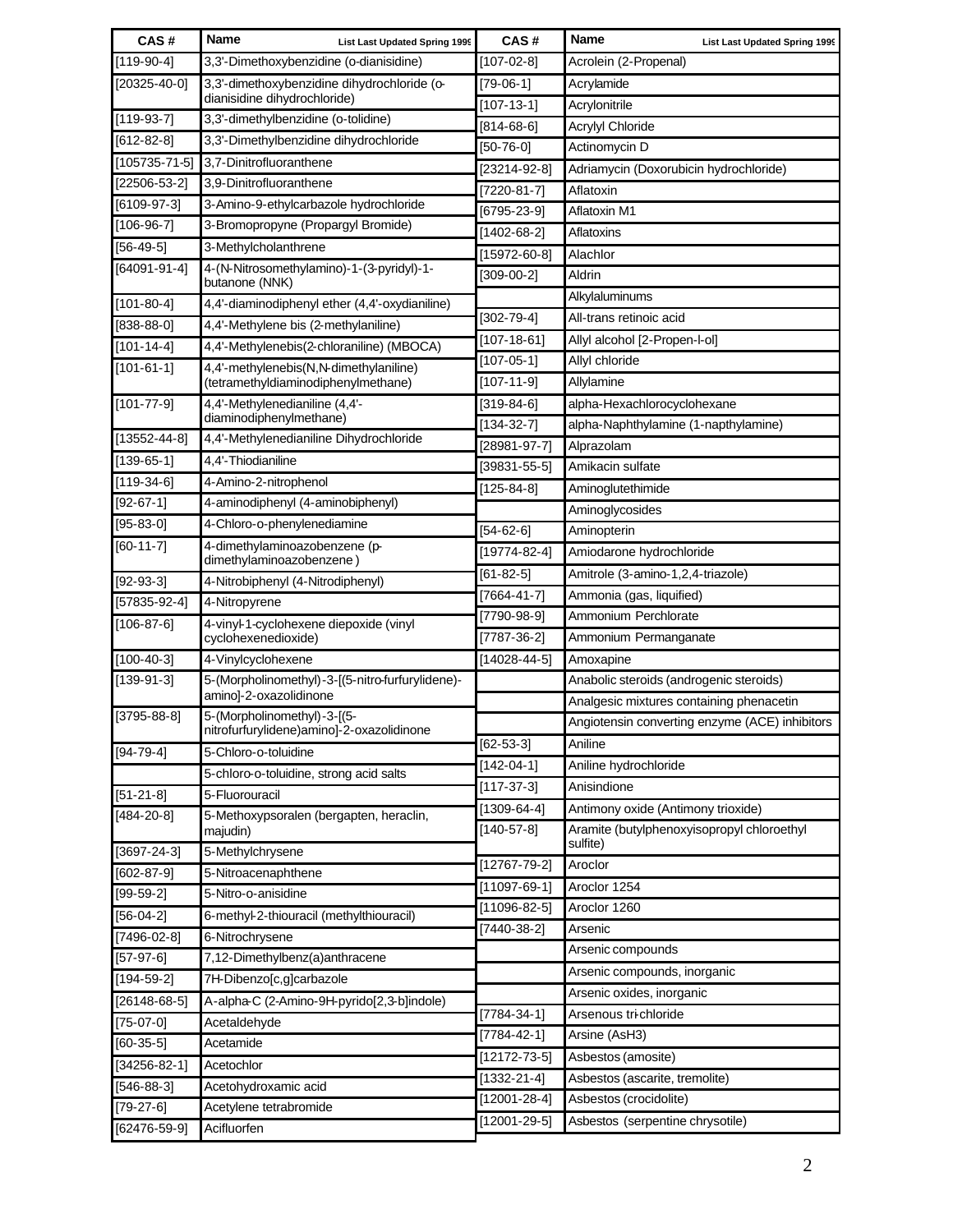| CAS#               | Name<br><b>List Last Updated Spring 1999</b>                                     | CAS#                    | Name<br><b>List Last Updated Spring 1999</b>                          |
|--------------------|----------------------------------------------------------------------------------|-------------------------|-----------------------------------------------------------------------|
| $[50-78-2]$        | Aspirin                                                                          |                         | refined                                                               |
| $[29122-68-7]$     | Atenolol                                                                         | $[11056-06-7]$          | Bleomycins                                                            |
| $[1912 - 24 - 9]$  | Atrazine                                                                         | $[10294 - 34 - 5]$      | <b>Boron Trichloride</b>                                              |
| $[2465 - 27 - 2]$  | Auramine O                                                                       | $[7637-07-2]$           | Boron trifluoride                                                     |
| $[320-67-2]$       | Azacytidine (Azacitidine, Mylosar, 5-azacytidine)                                | $[353 - 42 - 4]$        | Boron trifluoride compound with methyl ether                          |
| $[115-02-6]$       | Azaserine                                                                        |                         | Bracken fern                                                          |
| $[446-86-6]$       | Azathioprine                                                                     | $[7726-95-6]$           | <b>Bromine</b>                                                        |
| $[103 - 33 - 3]$   | Azobenzene                                                                       | $[13863 - 41 - 7]$      | <b>Bromine Chloride</b>                                               |
|                    | <b>Barbiturates</b>                                                              | $[7789-30-2]$           | <b>Bromine Pentafluoride</b>                                          |
| $[5534-09-8]$      | Beclomethasone dipropionate                                                      | $[7787 - 71 - 5]$       | <b>Bromine Trifluoride</b>                                            |
| $[17804 - 35 - 2]$ | Benomyl                                                                          | $[75-27-4]$             | Bromodichloromethane                                                  |
| $[56 - 55 - 3]$    | Benz[a]anthracene (benzo[a]anthracene)                                           | $[75 - 25 - 2]$         | Bromoform                                                             |
| $[98-87-3]$        | Benzal chloride (benzylidine chloride, alpha,                                    | $[1689-84-5]$           | Bromoxynil                                                            |
|                    | alpha-dichlorotoluene)                                                           | $[143 - 81 - 7]$        | Butabarbital sodium                                                   |
| $[71 - 43 - 2]$    | Benzene                                                                          | $[75-91-2]$             | <b>Butyl Hydroperoxide (Tertiary)</b>                                 |
| $[92-87-5]$        | Benzidine                                                                        | $[614 - 45 - 9]$        | <b>Butyl Perbenzoate (Tertiary)</b>                                   |
|                    | Benzidine salts                                                                  | $[25013 - 16 - 5]$      | Butylated Hydroxyanisole (BHA)                                        |
|                    | Benzidine-based dyes                                                             | $[842-07-9]$            | C.I. 12055 (C.I. Solvent Yellow 14, Sudan I)                          |
| $[50-32-8]$        | Benzo[a]pyrene                                                                   | $[3468-63-1]$           | C.I. 12075 (D&C Orange No. 17, Permanent                              |
| $[205 - 99 - 2]$   | Benzo[b]fluoranthene                                                             |                         | Orange)                                                               |
| $[205 - 82 - 3]$   | Benzo[j]fluoranthene                                                             | $[2646 - 17 - 5]$       | C.I. 12100 (Oil Orange SS)                                            |
| $[207-08-9]$       | Benzo[k]fluoranthene                                                             | $[6358 - 53 - 8]$       | C.I. 12156 (C.I. solvent red 80, Citrus Red No.<br>2)                 |
|                    | Benzodiazepines                                                                  | $[2092 - 56 - 0]$       | C.I. 15585 (D&C Red No. 8)                                            |
| $[271-89-6]$       | Benzofuran                                                                       | $[5160-02-1]$           | C.I. 15585:1 (D&C Red No. 9)                                          |
| $[98-07-7]$        | Benzotrichloride (alpha, alpha, alpha-<br>trichlorotoluene)                      | $[3761 - 53 - 3]$       | C.I. 16150 (Xylidine Ponceau 2R, Ponceau MX,                          |
| $[5411 - 22 - 3]$  | Benzphetamine hydrochloride                                                      |                         | D&C Red No. 5)                                                        |
| $[100-44-7]$       | Benzyl chloride (alpha-chlorotoluene)                                            | $[3564-09-8]$           | C.I. 16155 (Ponceau 3R, D&C Red No. 15)                               |
| $[1302 - 52 - 9]$  | <b>Beryl Ore</b>                                                                 | $[2602 - 46 - 2]$       | C.I. 22610 (Direct Blue 6)                                            |
| $[7440 - 41 - 7]$  | Beryllium                                                                        | $[6459-94-5]$           | C.I. 23635 (C. I. Acid Red 114)                                       |
| $[12770 - 50 - 2]$ | Beryllium Aluminum Alloy                                                         | $[72-57-1]$             | C.I. 23850 (C.I. Direct blue 14, Trypan blue)                         |
| $[7787 - 47 - 5]$  | Beryllium chloride                                                               | $[2429 - 74 - 5]$       | C.I. 24400 (C.I. Direct Blue 15)                                      |
|                    | Beryllium compounds                                                              | $[28407 - 37 - 6]$      | C.I. 24401 (C.I. Direct Blue 218)                                     |
| $[7787 - 49 - 7]$  | Beryllium fluoride                                                               | $\overline{[492-80-8]}$ | C.I. 41000B (C.I. Basic Yellow 2, Auramine,<br>(Brilliant Oil Yellow) |
| $[13327 - 32 - 7]$ | Beryllium Hydroxide                                                              | $[569-61-9]$            | C.I. 42500 (Basic Red 9 monohydrochloride,                            |
| $[1304 - 56 - 9]$  | Beryllium oxide                                                                  |                         | pararosanilin)                                                        |
| $[13598-15-7]$     | Beryllium Phosphate                                                              | $[1694-09-3]$           | C.I. 42640 (Benzyl violet 4B)                                         |
| $[7787 - 56 - 6]$  | Beryllium sulfate tetrahydrate                                                   | $[81 - 88 - 9]$         | C.I. 45170 (D&C Red No. 19, Rhodamine B,                              |
| $[39413 - 47 - 3]$ | Beryllium zinc silicate (zinc beryllium silicate)                                |                         | Basic Violet 10))                                                     |
| $[3068 - 88 - 0]$  | beta-Butyrolactone                                                               | $[2475 - 45 - 8]$       | C.I. 64500 (Disperse Blue 1)                                          |
| $[319-85-7]$       | beta-Hexachlorocyclohexane                                                       | $[75-60-5]$             | Cacodylic acid                                                        |
| $[91 - 59 - 8]$    | beta-naphthylamine (C.I. 37270, 2-                                               | $[7440 - 43 - 9]$       | Cadmium                                                               |
|                    | aminonaphthalene)                                                                | $[10108-64-2]$          | Cadmium Chloride                                                      |
| $[57-57-8]$        | beta-Propiolactone                                                               |                         | Cadmium compounds                                                     |
|                    | Betel quid with tobacco                                                          | $[1306 - 19 - 0]$       | Cadmium Oxide                                                         |
| $[111 - 44 - 4]$   | Bis(2-chloroethyl)ether                                                          | $[10124-36-4]$          | Cadmium Sulfate                                                       |
| $[117 - 81 - 7]$   | Bis(2-ethylhexyl) Phthalate (Dioctyl phthalate,<br>Di-sec-octyl phthalate, DEHP) | $[1306 - 23 - 6]$       | Cadmium Sulfide                                                       |
| $[542-88-1]$       | bis(chloromethyl) ether                                                          | $[331 - 39 - 5]$        | Caffeic acid<br>Calcium arsenate                                      |
| $[154-93-8]$       | Bischloroethyl nitrosourea (BCNU, Carmustine)                                    | $[7778 - 44 - 1]$       |                                                                       |
| $[8052 - 42 - 4]$  | Bitumens, extracts of steam-refined and air-                                     | $[2425 - 06 - 1]$       | Captafol                                                              |
|                    | refined                                                                          | $[2939-80-2]$           | Captafol (Crisfolatan, Difolatan, Folcid)                             |
|                    | Bitumens. extracts of steam-refined and air                                      | $[133-06-2]$            | Captan                                                                |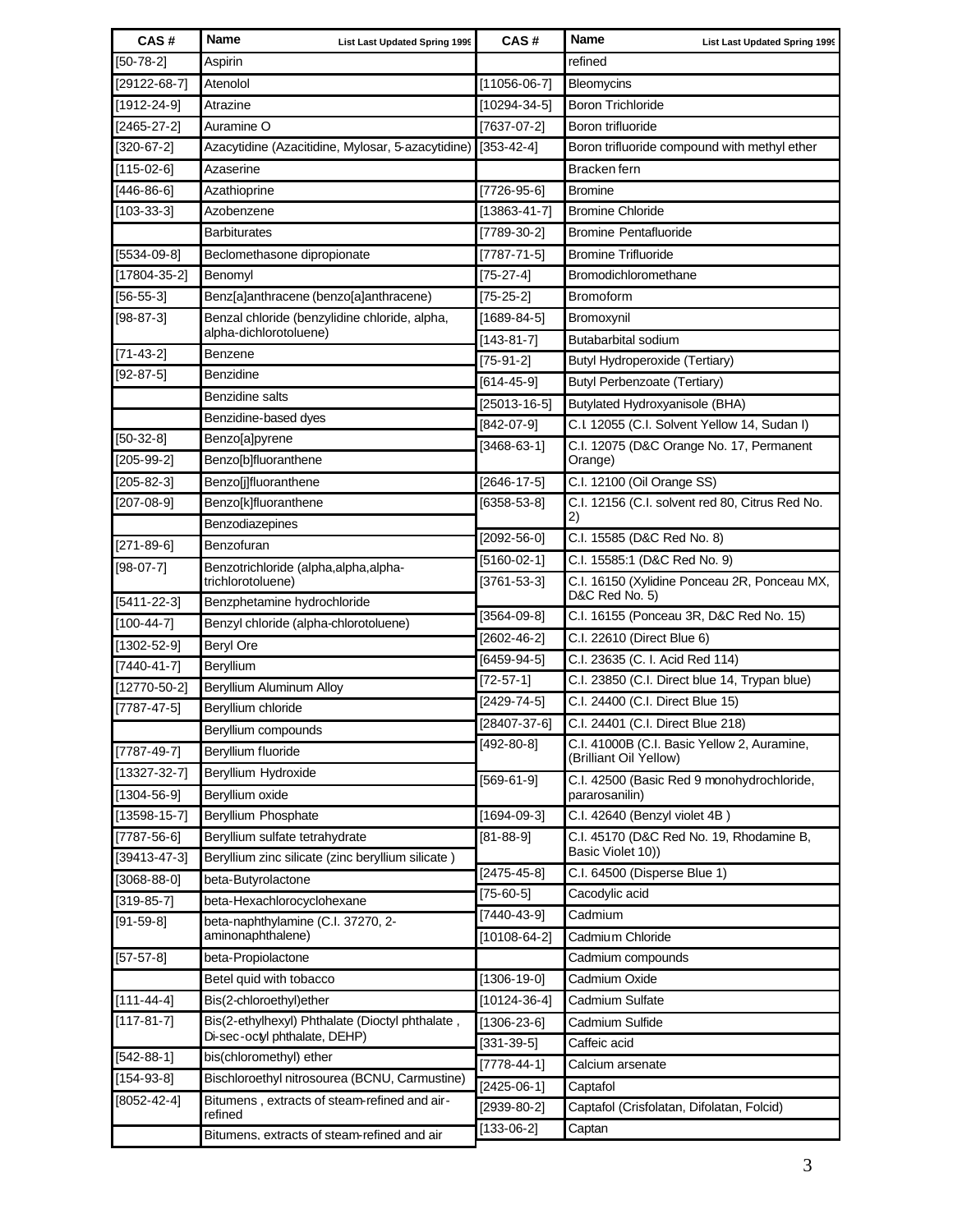| CAS#                                     | <b>Name</b>                                                   | <b>List Last Updated Spring 1999</b> | CAS#                               | <b>Name</b>                                                                              | <b>List Last Updated Spring 1999</b>              |
|------------------------------------------|---------------------------------------------------------------|--------------------------------------|------------------------------------|------------------------------------------------------------------------------------------|---------------------------------------------------|
| $[63 - 25 - 2]$                          | Carbaryl (Sevin)                                              |                                      | [87-29-6]                          | Cinnamyl anthranilate                                                                    |                                                   |
| $[86 - 74 - 8]$                          | Carbazole                                                     |                                      | $[15663 - 27 - 1]$                 | Cisplatin                                                                                |                                                   |
| $[1333 - 86 - 4]$                        | Carbon black                                                  |                                      | $[4291 - 63 - 8]$                  | Cladribine                                                                               |                                                   |
| $[75-15-0]$                              | Carbon disulfide                                              |                                      | [81103-11-9]                       | Clarithromycin                                                                           |                                                   |
| $[630-08-0]$                             | Carbon monoxide                                               |                                      | $[25122 - 46 - 7]$                 | Clobetasol propionate                                                                    |                                                   |
| $[56 - 23 - 5]$                          | Carbon tetrachloride                                          |                                      | $[637-07-0]$                       | Clofibrate                                                                               |                                                   |
|                                          | Carbon-black extracts                                         |                                      | $[50-41-9]$                        | Clomiphene citrate                                                                       |                                                   |
| $[353-50-4]$                             | Carbonyl Fluoride                                             |                                      | $[57109-90-7]$                     | Clorazepate dipotassium                                                                  |                                                   |
| $[41575-94-4]$                           | Carboplatin                                                   |                                      | $[8007 - 45 - 2]$                  | Coal tars (coke oven emissions)                                                          |                                                   |
| $[9000-07-1]$                            | Carrageenan, degraded                                         |                                      | [65996-93-2]                       | Coal-tar pitches                                                                         |                                                   |
| $[9004 - 70 - 0]$                        | Cellulose Nitrate (concentration greater than                 |                                      | $[7440 - 48 - 4]$                  | Cobalt (powder)                                                                          |                                                   |
|                                          | 12.6% nitrogen                                                |                                      | $[1307 - 96 - 6]$                  | Cobalt [II] oxide                                                                        |                                                   |
|                                          | Ceramic fibers (airborne particles of respirable<br>size)     |                                      |                                    | Cobalt compounds                                                                         |                                                   |
| $[474-25-9]$                             | Chenodiol                                                     |                                      | $[50-36-2]$                        | Cocaine                                                                                  |                                                   |
| $[2439-01-2]$                            | Chinomethionat (Oxythioquinox)                                |                                      | $[52-28-8]$                        | Codeine phosphate                                                                        |                                                   |
| $[305-03-3]$                             | Chlorambucil                                                  |                                      |                                    | <b>Coke Oven Emissions</b>                                                               |                                                   |
| $[56 - 75 - 7]$                          | Chloramphenicol (chloromycetin)                               |                                      |                                    | Coke oven emissions                                                                      |                                                   |
| $[1620 - 21 - 9]$                        | Chlorcyclizine hydrochloride                                  |                                      | $[64-86-8]$                        | Colchicine                                                                               |                                                   |
| $[57 - 74 - 9]$                          | Chlordane                                                     |                                      | $[80-15-9]$                        | Commune Hydroperoxide                                                                    |                                                   |
| $[143 - 50 - 0]$                         |                                                               |                                      | $[8001 - 58 - 9]$                  |                                                                                          | creosote (coal tar creosote, creosote oil, liquid |
| $[58 - 25 - 3]$                          | Chlordecone (Kepone)<br>Chlordiazepoxide                      |                                      |                                    | pitch oil)                                                                               |                                                   |
| $[438 - 41 - 5]$                         | Chlordiazepoxide hydrochloride                                |                                      | $[8021 - 39 - 4]$                  | Creosote (wood creosote)                                                                 |                                                   |
| $[6164-98-3]$                            | Chlordimeform                                                 |                                      |                                    | Cresols                                                                                  |                                                   |
|                                          |                                                               |                                      | $[123 - 73 - 9]$                   | Crotonaldehyde (E) - [2-Butenal, (E) -]                                                  |                                                   |
| $[115 - 28 - 6]$                         | Chlorendic acid                                               |                                      | $[4170-30-3]$                      | Crotonaldehyde [2-Butenal]                                                               |                                                   |
| $[108171 - 26 - 2]$<br>$[7782 - 50 - 5]$ | Chlorinated Paraffins (avg C12, 60% Chlorine)<br>Chlorine     |                                      | $[135 - 20 - 6]$                   | Cupferron (ammonium N-                                                                   |                                                   |
| $[10049-04-4]$                           | Chlorine dioxide                                              |                                      | $[21725 - 46 - 2]$                 | nitrosophenylhydroxylamine)                                                              |                                                   |
|                                          |                                                               |                                      |                                    | Cyanazine                                                                                |                                                   |
| $[13637 - 63 - 3]$                       | <b>Chlorine Pentrafluoride</b><br><b>Chlorine Trifluoride</b> |                                      | $[460 - 19 - 5]$                   | Cyanogen (oxalonitrile, oxalic acid dinitrile)                                           |                                                   |
| $[7790-91-2]$                            |                                                               |                                      | $[506 - 77 - 4]$                   | Cyanogen chloride                                                                        |                                                   |
| $[494-03-1]$                             | Chlornaphazine (N,N-bis(2-chloroethyl)-2-<br>naphthylamine)   |                                      | $[675-14-9]$                       | Cyanuric fluoride                                                                        |                                                   |
| $[124 - 48 - 1]$                         | Chlorodibromomethane                                          |                                      | $[14901 - 08 - 7]$                 | Cycasin                                                                                  |                                                   |
| $[96-10-6]$                              | Chlorodiethylaluminum (also called                            |                                      | $[108-93-0]$                       | Cyclohexanol                                                                             |                                                   |
|                                          | Diethylaluminum Chloride)                                     |                                      | $[66-81-9]$                        | Cycloheximide                                                                            |                                                   |
| $[75-00-3]$                              | Chloroethane (Ethyl chloride)                                 |                                      | $[108 - 91 - 8]$                   | Cyclohexylamine [Cyclohexanamine]                                                        |                                                   |
| $[593 - 70 - 4]$                         | Chlorofluoromethane (fluorocarbon 31)                         |                                      | $[50-18-0]$                        | Cyclophosphamide                                                                         |                                                   |
| $[67 - 66 - 3]$                          | Chloroform                                                    |                                      | [6055-19-2]                        | Cyclophosphamide hydrate<br>Cyclosporin A (Cyclosporine A; Ciclosporin)                  |                                                   |
| $[107 - 30 - 2]$                         | Chloromethyl methyl ether (methyl chloromethyl                |                                      | [59865-13-3]<br>$[13121 - 70 - 5]$ | Cyhexatin                                                                                |                                                   |
|                                          | ether)                                                        |                                      |                                    |                                                                                          |                                                   |
|                                          | Chlorophenols                                                 |                                      | $[147-94-4]$                       | Cytarabine                                                                               |                                                   |
|                                          | Chlorophenoxy herbicides                                      |                                      | $[21739-91-3]$                     | Cytembena                                                                                |                                                   |
| $[76-06-2]$                              | Chloropicrin                                                  |                                      | [4342-03-4]                        | Dacarbazine<br>Daminozide                                                                |                                                   |
|                                          | Chloropicrin and Methyl Bromide mixture                       |                                      | $[1596 - 84 - 5]$                  |                                                                                          |                                                   |
|                                          | Chloropicrin and Methyl Chloride mixture                      |                                      | $[17230 - 88 - 5]$                 | Danazol                                                                                  |                                                   |
| $[126-99-8]$                             | Chloroprene (2-chloro-1,3-butadiene)                          |                                      | $[20830-81-3]$                     | Daunomycin                                                                               |                                                   |
| $[1897 - 45 - 6]$                        | Chlorothalonil                                                |                                      | $[23541 - 50 - 6]$                 | Daunorubicin hydrochloride                                                               |                                                   |
| $[569-57-3]$                             | Chlorotrianisene                                              |                                      | $[72 - 54 - 8]$                    | DDD (Dichlorodiphenyldichloroethane)                                                     |                                                   |
| $[54749-90-5]$                           | Chlorozotocin                                                 |                                      | $[72 - 55 - 9]$                    | DDE (Dichlorodiphenyldichloroethylene)                                                   |                                                   |
| $[218 - 01 - 9]$                         | Chromium Hexavalent Compounds<br>Chrysene                     |                                      | $[50-29-3]$                        | DDT (dichlorodiphenyltrichloroethane, 1,1,1-<br>trichloro-2,2-bis(p-chlorophenyl)ethane) |                                                   |
| $[79217 - 60 - 0]$                       | Ciclosporin (Cyclosporine, Sandimmune,                        |                                      | $[17702 - 41 - 9]$                 | Decaborane                                                                               |                                                   |
|                                          | Neoral)                                                       |                                      | $[13654-09-6]$                     | Decabromobiphenyl                                                                        |                                                   |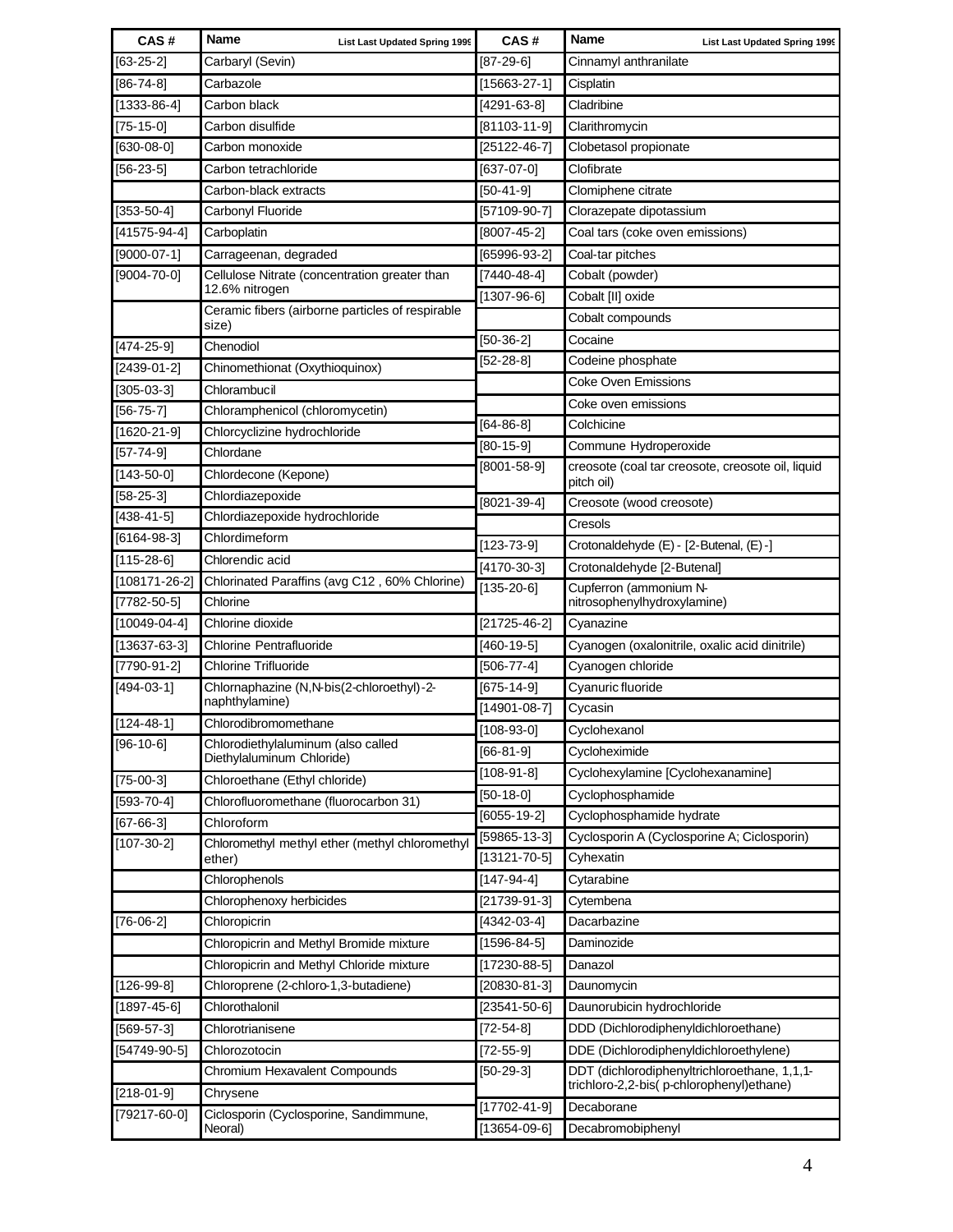| CAS#                             | <b>Name</b><br><b>List Last Updated Spring 1999</b>              | CAS#               | <b>Name</b>                         | <b>List Last Updated Spring 1999</b>             |
|----------------------------------|------------------------------------------------------------------|--------------------|-------------------------------------|--------------------------------------------------|
| $[64 - 73 - 3]$                  | Demeclocycline hydrochloride (internal use)                      | $[1937 - 37 - 7]$  | Direct Black 38                     |                                                  |
| $[110-22-5]$                     | Diacetyl Peroxide                                                | $[16071 - 86 - 6]$ | Direct Brown 95 (technical grade)   |                                                  |
|                                  | Diaminotoluene (any isomer or mixed)                             | $[110-05-4]$       | Di-t-butyl Peroxide                 |                                                  |
| $[439-14-5]$                     | Diazepam                                                         | $[25316 - 40 - 9]$ |                                     | Doxorubicin hydrochloride (Adriamycin)           |
| $[334-88-3]$                     | Diazomethane                                                     | $[564-25-0]$       | Doxycycline (internal use)          |                                                  |
| $[226-36-8]$                     | Dibenz[a,h]acridine                                              | $[94088-85-4]$     | Doxycycline calcium (internal use)  |                                                  |
| $[53 - 70 - 3]$                  | Dibenz[a,h]anthracene                                            | $[24390 - 14 - 5]$ | Doxycycline hyclate (internal use)  |                                                  |
| $[224 - 42 - 0]$                 | Dibenz[a,j]acridine                                              | $[17086 - 28 - 1]$ |                                     | Doxycycline monohydrate (internal use)           |
| $[192-65-4]$                     | Dibenzo[a,e]pyrene                                               | $[72-20-8]$        | Endrin                              |                                                  |
| $[189-64-0]$                     | Dibenzo[a,h]pyrene                                               | $[106 - 89 - 8]$   | Epichlorohydrin                     |                                                  |
| $[189 - 55 - 9]$                 | Dibenzo[a,i]pyrene                                               | $[379-79-3]$       | Ergotamine tartrate                 |                                                  |
| $[191 - 30 - 0]$                 | Dibenzo[a,l]pyrene                                               | $[12510 - 42 - 8]$ | Erionite                            |                                                  |
| $[94 - 36 - 0]$                  | Dibenzoyl Peroxide                                               | $[66733 - 21 - 9]$ | Erionite                            |                                                  |
| $[19287 - 45 - 7]$               | <b>Diborane</b>                                                  | $[50-28-2]$        | <b>Estradiol 17B</b>                |                                                  |
| $[79-43-6]$                      | Dichloroacetic acid                                              |                    | Estrogens, conjugated               |                                                  |
| $[7572-29-4]$                    | Dichloroacetylene                                                |                    | Estrogens, nonsteroidal             |                                                  |
| $[75-09-2]$                      | Dichloromethane (Methylene Chloride)                             |                    | Estrogens, steroidal                |                                                  |
| $[4109-96-0]$<br>$[62 - 73 - 7]$ | Dichlorosilane<br>Dichlorvos (No-Pest Strip, 2,2-dichloroethenyl | $[53-16-7]$        | Estrone)                            | Estrone (1,3,5(10)-estratrien-3-ol-17-one, beta- |
|                                  | dimethyl phosphate, DDVP)                                        | $[1239-45-8]$      | Ethidium bromide                    |                                                  |
| $[66 - 76 - 2]$                  | Dicumarol                                                        | $[57-63-6]$        | Ethinyl estradiol                   |                                                  |
| $[60 - 57 - 1]$                  | Dieldrin                                                         | $[536-33-4]$       | Ethionamide                         |                                                  |
| $[84 - 17 - 3]$                  | Dienestrol                                                       | $[140-88-5]$       | Ethyl acrylate                      |                                                  |
| $[1464 - 53 - 5]$                | Diepoxybutane                                                    | $[62 - 50 - 0]$    | Ethyl methanesulfonate              |                                                  |
|                                  | Diesel engine exhaust                                            | $[109-95-5]$       | <b>Ethyl Nitrite</b>                |                                                  |
| $[64 - 67 - 5]$                  | Diethyl sulfate                                                  | $[510-15-6]$       | Ethyl-4,4'-dichlorobenzilate        |                                                  |
| $[56 - 53 - 1]$                  | Diethylstilbestrol (DES)                                         | $[75-04-7]$        | Ethylamine                          |                                                  |
| $[557-20-0]$                     | Diethylzinc                                                      | $[107 - 07 - 3]$   | Ethylene chlorohydrin               |                                                  |
| $[2238-07-5]$                    | Diglycidyl ether (di(2,3-epoxypropyl) ether)                     | $[106-93-4]$       |                                     | Ethylene Dibromide [1,2-Dibromoethane (EDB)]     |
| $[101 - 90 - 6]$                 | Diglycidyl resorcinol ether (DGRE)                               | $[107 - 06 - 2]$   |                                     | Ethylene Dichloride (1,2-Dichloroethane)         |
| $[6190-39-2]$                    | Dihydroergotamine mesylate                                       | $[371 - 62 - 0]$   | Ethylene fluorohydrin               |                                                  |
| $[94 - 58 - 6]$                  | Dihydrosafrole                                                   | $[110-80-5]$       | Ethylene glycol monoethyl ether     |                                                  |
| $[105 - 64 - 6]$                 | Diisopropyl Peroxydicarbonate                                    | $[111 - 15 - 9]$   |                                     | Ethylene glycol monoethyl ether acetate          |
| $[2973 - 10 - 6]$                | Diisopropyl sulfate                                              | $[109-86-4]$       | Ethylene glycol monomethyl ether    |                                                  |
| $[105 - 74 - 8]$                 | Dilauroyl Peroxide                                               | $[110-49-6]$       |                                     | Ethylene glycol monomethyl ether acetate         |
| $[77 - 78 - 1]$                  | Dimethyl sulfate (methyl sulfate)                                | $[75-21-8]$        | Ethylene oxide                      |                                                  |
| $[124 - 40 - 3]$                 | Dimethylamine, Anhy drous                                        | $[96 - 45 - 7]$    | Ethylene thiourea                   |                                                  |
| $[75 - 78 - 5]$                  | Dimethyldichlorosilane                                           | $[107 - 15 - 3]$   | Ethylenediamine [1,2-Ethanediamine] |                                                  |
| $[624-92-0]$                     | Dimethyldisulfide                                                | $[151 - 56 - 4]$   | Ethyleneimine (aziridine)           |                                                  |
| $[68-12-2]$                      | Dimethylformamide                                                | $[33419-42-0]$     | Etoposide                           |                                                  |
| $[75-18-3]$                      | Dimethylsulfide (methyl sulfide)                                 | $[54350 - 48 - 0]$ | Etretinate                          |                                                  |
| $[513-37-1]$                     | Dimethylvinyl chloride (1-chloro-2-<br>methylpropene)            | [69806-50-4]       | FireMaster BP-0<br>Fluazifop butyl  |                                                  |
| $[25321 - 14 - 6]$               | Dinitrotoluene                                                   | $[3385 - 03 - 3]$  | Flunisolide                         |                                                  |
|                                  | Dinitrotoluene mixture, 2,4-/2,6-                                | $[7782 - 41 - 4]$  | Fluorine                            |                                                  |
| $[39300 - 45 - 3]$               | Dinocap                                                          | $[76-43-7]$        | Fluoxymesterone                     |                                                  |
| $[88 - 85 - 7]$                  | Dinoseb                                                          | $[1172 - 18 - 5]$  | Flurazepam hydrochloride            |                                                  |
| $[136 - 45 - 8]$                 | Di-n-propyl isocinchomeronate (MGK Repellent<br>326)             | $[13311 - 84 - 7]$ | Flutamide                           |                                                  |
| $[78-34-2]$                      | Dioxathion                                                       | [80474-14-2]       | Fluticasone propionate              |                                                  |
| $[57 - 41 - 0]$                  | Diphenylhydantoin (phenytoin)                                    | [69409-94-5]       | Fluvalinate                         |                                                  |
| $[630-93-3]$                     | Diphenylhydantoin (Phenytoin), sodium salt                       | $[133-07-3]$       | Folpet                              |                                                  |
|                                  |                                                                  |                    |                                     |                                                  |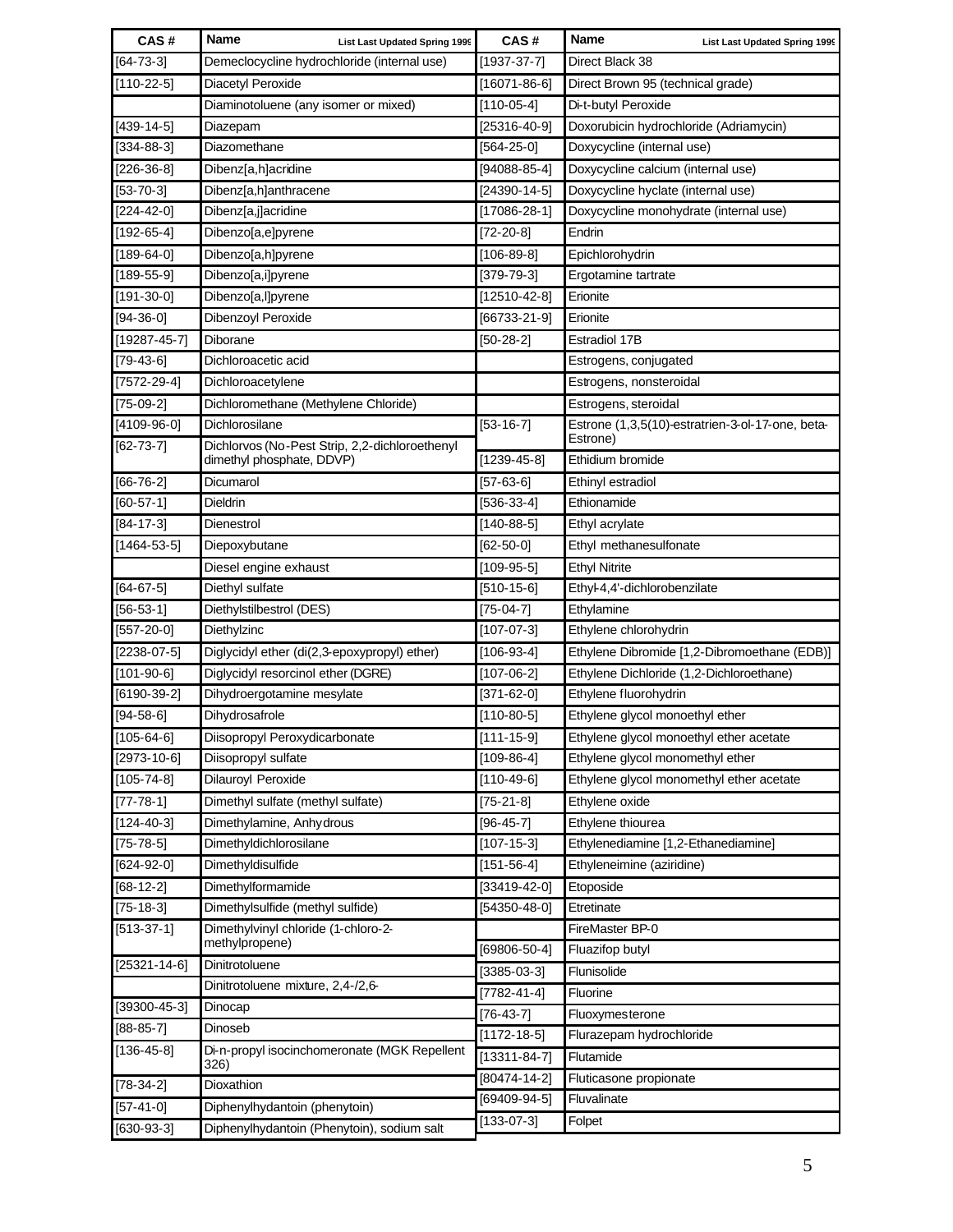| $[50-00-0]$<br>Formaldehyde (gas or mixture of any<br>[3778-73-2]<br>Ifosfamide<br>concentration)<br>$[193 - 39 - 5]$<br>Indeno[1,2,3-cd]pyrene<br>$[110-00-9]$<br>Furan<br>$[7553 - 56 - 2]$<br>lodine<br>$[67 - 45 - 8]$<br>Furazolidone<br>[10043-66-0]<br>lodine-131<br>$[60568 - 05 - 0]$<br>Furmecyclox<br>$[36734 - 19 - 7]$<br>Iprodione<br>$[3688-53-7]$<br>Furylfuramide (2-(2-furyl)-3-(5-nitro-2-<br>$[76180-96-6]$<br>IQ (2-Amino-3-methylimidazo[4,5-f]quinoline)<br>furyl) acrylamide, AF-2)<br>$[9004 - 66 - 4]$<br>Iron dextran complex<br>Fusarin C<br>$[13463 - 40 - 6]$<br>Iron pentacarbonyl<br>$[96 - 48 - 0]$<br>gamma-Butyrolactone<br>Isobutyl nitrite<br>$[542-56-3]$<br>Ganciclovir sodium<br>$[82410-32-0]$<br>$[78-82-0]$<br>Isobutyronitrile [Propanenitrile,2-methyl-]<br>Gasoline engine exhaust (condensates/extracts)<br>$[78-79-5]$<br>Isoprene<br>Germane<br>$[108 - 23 - 6]$<br>Isopropyl chloroformate [Carbonochloridic acid,<br>Glasswool fibers (airborne particles of respirable<br>1-methylethylester]<br>size)<br>$[625 - 55 - 8]$<br>Isopropyl formate<br>Glu-P-1 (2-Amino-6-methyldipyrido[1,2-a:3',2'-<br>d]imidazole)<br>$[75-31-0]$<br>Isopropylamine<br>$[120-58-1]$<br><b>Isosafrole</b><br>Glu-P-2 (2-Aminodipyrido[1,2-a:3',2'-<br>d]imidazole)<br>[4759-48-2]<br>Isotretinoin<br>Glycidaldehyde<br>$[765-34-4]$<br>$[37317 - 41 - 2]$<br>Kanechlor 500 (under Polychlorinated<br>Glycidol<br>Biphenyls)<br>$[463 - 51 - 4]$<br>Ketene<br>Glycol ethers<br>Goserelin acetate<br>$[3031 - 51 - 4]$<br>L-5-Morpholinomethyl)-3-[(5-nitro-<br>furfurylidene)amino]-2-oxazolidinone<br>Griseofulvin<br>hydrochloride<br>Gyromitrin (Acetaldehyde<br>$[77501 - 63 - 4]$<br>Lactofen<br>methylformylhydrazone)<br>$[303 - 34 - 4]$<br>Lasiocarpine<br>$[23092 - 17 - 3]$<br>Halazepam<br>[7439-92-1]<br>Lead<br>$[151-67-7]$<br>Halothane<br>$[301 - 04 - 2]$<br>Lead acetate<br>$[2784 - 94 - 3]$<br>HC Blue No. 1<br>[7784-40-9]<br>Lead arsenate<br>$\overline{76-44-8}$<br>Heptachlor<br>$[7758-97-6]$<br>Lead Chromate (under Chromium and Certain<br>$[1024 - 57 - 3]$<br>Heptachlor epoxide<br>Chromium Compounds)<br>$[118 - 74 - 1]$<br>Hexachlorobenzene (benzene hexachloride,<br>Lead compounds<br>C6Cl6)<br>Lead compounds, inorganic<br>$[87 - 68 - 3]$<br>Hexachlorobutadiene<br>Lead Phosphate<br>$[7446 - 27 - 7]$<br>Hexachlorocyclohexanes<br>$[1335 - 32 - 6]$<br>Lead subacetate<br>Hexachlorodibenzodioxin<br>[74381-53-6]<br>Leuprolide acetate<br>Hexachloroethane<br>$[797-63-7]$<br>Levonorgestrel implants<br>$[684 - 16 - 2]$<br>Hexafluoroacetone<br>Lindane (gamma hexachlorocyclohexane, BHC<br>$[58-89-9]$<br>Hexamethyl phosphoramide (HMPA)<br>gamma)<br>$[822-06-0]$<br>Hexamethylene diisocyanate<br>Lithium carbonate<br>$[554-13-2]$<br>Histrelin acetate<br>$[919-16-4]$<br>Lithium citrate<br><b>Hydrazine Sulfate</b><br>$[846 - 49 - 1]$<br>Lorazepam<br>$[302 - 01 - 2]$<br>Hydrazine, anhydrous<br>$[75330 - 75 - 5]$<br>Lovastatin<br>Hydrazobenzene (1,2-diphenylhydrazine)<br>$[632-99-5]$<br>Magenta<br>$[1333 - 74 - 0]$<br>Hydrogen<br>$[8018-01-7]$<br>Mancozeb<br>Hydrogen Bromide<br>$[12427 - 38 - 2]$<br>Maneb<br>Hydrogen chloride (gas)<br>$[108 - 43 - 0]$<br>m-Chlorophenol<br>Hydrogen Cyanide, Anhydrous<br>$[39156 - 41 - 7]$<br>m-diaminoanisole sulfate (2,4-diaminoanisole<br>Hydrogen fluoride<br>sulfate)<br>Hydrogen Peroxide (52% by weight or greater)<br>m-Dinitrobenzene<br>$[99-65-0]$<br>Hydrogen Selenide<br>$[68006-83-7]$<br>Me-A-alpha-C (2-Amino-3-methyl-9H-pyrido[2,3-<br>b]indole, MeA-C)<br>Hydrogen sulfide<br>$[7783 - 06 - 4]$<br>$[71 - 58 - 9]$<br>Medroxyprogesterone acetate<br>$[7803 - 49 - 8]$<br>Hydroxylamine | CAS#               | <b>Name</b><br>List Last Updated Spring 1999 | CAS#         | <b>Name</b><br><b>List Last Updated Spring 1999</b> |
|-------------------------------------------------------------------------------------------------------------------------------------------------------------------------------------------------------------------------------------------------------------------------------------------------------------------------------------------------------------------------------------------------------------------------------------------------------------------------------------------------------------------------------------------------------------------------------------------------------------------------------------------------------------------------------------------------------------------------------------------------------------------------------------------------------------------------------------------------------------------------------------------------------------------------------------------------------------------------------------------------------------------------------------------------------------------------------------------------------------------------------------------------------------------------------------------------------------------------------------------------------------------------------------------------------------------------------------------------------------------------------------------------------------------------------------------------------------------------------------------------------------------------------------------------------------------------------------------------------------------------------------------------------------------------------------------------------------------------------------------------------------------------------------------------------------------------------------------------------------------------------------------------------------------------------------------------------------------------------------------------------------------------------------------------------------------------------------------------------------------------------------------------------------------------------------------------------------------------------------------------------------------------------------------------------------------------------------------------------------------------------------------------------------------------------------------------------------------------------------------------------------------------------------------------------------------------------------------------------------------------------------------------------------------------------------------------------------------------------------------------------------------------------------------------------------------------------------------------------------------------------------------------------------------------------------------------------------------------------------------------------------------------------------------------------------------------------------------------------------------------------------------------------------------------------------------------------------------------------------------------------------------------------------------------------------------------------------------------------------------------------------------------------------------------------------------------------------------------------------------------------------------------------------------------------------------------------------------------------------------------------------------------------------------------------------------------------------------------------------------------------------|--------------------|----------------------------------------------|--------------|-----------------------------------------------------|
|                                                                                                                                                                                                                                                                                                                                                                                                                                                                                                                                                                                                                                                                                                                                                                                                                                                                                                                                                                                                                                                                                                                                                                                                                                                                                                                                                                                                                                                                                                                                                                                                                                                                                                                                                                                                                                                                                                                                                                                                                                                                                                                                                                                                                                                                                                                                                                                                                                                                                                                                                                                                                                                                                                                                                                                                                                                                                                                                                                                                                                                                                                                                                                                                                                                                                                                                                                                                                                                                                                                                                                                                                                                                                                                                                             |                    |                                              |              |                                                     |
|                                                                                                                                                                                                                                                                                                                                                                                                                                                                                                                                                                                                                                                                                                                                                                                                                                                                                                                                                                                                                                                                                                                                                                                                                                                                                                                                                                                                                                                                                                                                                                                                                                                                                                                                                                                                                                                                                                                                                                                                                                                                                                                                                                                                                                                                                                                                                                                                                                                                                                                                                                                                                                                                                                                                                                                                                                                                                                                                                                                                                                                                                                                                                                                                                                                                                                                                                                                                                                                                                                                                                                                                                                                                                                                                                             |                    |                                              |              |                                                     |
|                                                                                                                                                                                                                                                                                                                                                                                                                                                                                                                                                                                                                                                                                                                                                                                                                                                                                                                                                                                                                                                                                                                                                                                                                                                                                                                                                                                                                                                                                                                                                                                                                                                                                                                                                                                                                                                                                                                                                                                                                                                                                                                                                                                                                                                                                                                                                                                                                                                                                                                                                                                                                                                                                                                                                                                                                                                                                                                                                                                                                                                                                                                                                                                                                                                                                                                                                                                                                                                                                                                                                                                                                                                                                                                                                             |                    |                                              |              |                                                     |
|                                                                                                                                                                                                                                                                                                                                                                                                                                                                                                                                                                                                                                                                                                                                                                                                                                                                                                                                                                                                                                                                                                                                                                                                                                                                                                                                                                                                                                                                                                                                                                                                                                                                                                                                                                                                                                                                                                                                                                                                                                                                                                                                                                                                                                                                                                                                                                                                                                                                                                                                                                                                                                                                                                                                                                                                                                                                                                                                                                                                                                                                                                                                                                                                                                                                                                                                                                                                                                                                                                                                                                                                                                                                                                                                                             |                    |                                              |              |                                                     |
|                                                                                                                                                                                                                                                                                                                                                                                                                                                                                                                                                                                                                                                                                                                                                                                                                                                                                                                                                                                                                                                                                                                                                                                                                                                                                                                                                                                                                                                                                                                                                                                                                                                                                                                                                                                                                                                                                                                                                                                                                                                                                                                                                                                                                                                                                                                                                                                                                                                                                                                                                                                                                                                                                                                                                                                                                                                                                                                                                                                                                                                                                                                                                                                                                                                                                                                                                                                                                                                                                                                                                                                                                                                                                                                                                             |                    |                                              |              |                                                     |
|                                                                                                                                                                                                                                                                                                                                                                                                                                                                                                                                                                                                                                                                                                                                                                                                                                                                                                                                                                                                                                                                                                                                                                                                                                                                                                                                                                                                                                                                                                                                                                                                                                                                                                                                                                                                                                                                                                                                                                                                                                                                                                                                                                                                                                                                                                                                                                                                                                                                                                                                                                                                                                                                                                                                                                                                                                                                                                                                                                                                                                                                                                                                                                                                                                                                                                                                                                                                                                                                                                                                                                                                                                                                                                                                                             |                    |                                              |              |                                                     |
|                                                                                                                                                                                                                                                                                                                                                                                                                                                                                                                                                                                                                                                                                                                                                                                                                                                                                                                                                                                                                                                                                                                                                                                                                                                                                                                                                                                                                                                                                                                                                                                                                                                                                                                                                                                                                                                                                                                                                                                                                                                                                                                                                                                                                                                                                                                                                                                                                                                                                                                                                                                                                                                                                                                                                                                                                                                                                                                                                                                                                                                                                                                                                                                                                                                                                                                                                                                                                                                                                                                                                                                                                                                                                                                                                             | $[79748-81-5]$     |                                              |              |                                                     |
|                                                                                                                                                                                                                                                                                                                                                                                                                                                                                                                                                                                                                                                                                                                                                                                                                                                                                                                                                                                                                                                                                                                                                                                                                                                                                                                                                                                                                                                                                                                                                                                                                                                                                                                                                                                                                                                                                                                                                                                                                                                                                                                                                                                                                                                                                                                                                                                                                                                                                                                                                                                                                                                                                                                                                                                                                                                                                                                                                                                                                                                                                                                                                                                                                                                                                                                                                                                                                                                                                                                                                                                                                                                                                                                                                             |                    |                                              |              |                                                     |
|                                                                                                                                                                                                                                                                                                                                                                                                                                                                                                                                                                                                                                                                                                                                                                                                                                                                                                                                                                                                                                                                                                                                                                                                                                                                                                                                                                                                                                                                                                                                                                                                                                                                                                                                                                                                                                                                                                                                                                                                                                                                                                                                                                                                                                                                                                                                                                                                                                                                                                                                                                                                                                                                                                                                                                                                                                                                                                                                                                                                                                                                                                                                                                                                                                                                                                                                                                                                                                                                                                                                                                                                                                                                                                                                                             |                    |                                              |              |                                                     |
|                                                                                                                                                                                                                                                                                                                                                                                                                                                                                                                                                                                                                                                                                                                                                                                                                                                                                                                                                                                                                                                                                                                                                                                                                                                                                                                                                                                                                                                                                                                                                                                                                                                                                                                                                                                                                                                                                                                                                                                                                                                                                                                                                                                                                                                                                                                                                                                                                                                                                                                                                                                                                                                                                                                                                                                                                                                                                                                                                                                                                                                                                                                                                                                                                                                                                                                                                                                                                                                                                                                                                                                                                                                                                                                                                             |                    |                                              |              |                                                     |
|                                                                                                                                                                                                                                                                                                                                                                                                                                                                                                                                                                                                                                                                                                                                                                                                                                                                                                                                                                                                                                                                                                                                                                                                                                                                                                                                                                                                                                                                                                                                                                                                                                                                                                                                                                                                                                                                                                                                                                                                                                                                                                                                                                                                                                                                                                                                                                                                                                                                                                                                                                                                                                                                                                                                                                                                                                                                                                                                                                                                                                                                                                                                                                                                                                                                                                                                                                                                                                                                                                                                                                                                                                                                                                                                                             | $[7782 - 65 - 2]$  |                                              |              |                                                     |
|                                                                                                                                                                                                                                                                                                                                                                                                                                                                                                                                                                                                                                                                                                                                                                                                                                                                                                                                                                                                                                                                                                                                                                                                                                                                                                                                                                                                                                                                                                                                                                                                                                                                                                                                                                                                                                                                                                                                                                                                                                                                                                                                                                                                                                                                                                                                                                                                                                                                                                                                                                                                                                                                                                                                                                                                                                                                                                                                                                                                                                                                                                                                                                                                                                                                                                                                                                                                                                                                                                                                                                                                                                                                                                                                                             |                    |                                              |              |                                                     |
|                                                                                                                                                                                                                                                                                                                                                                                                                                                                                                                                                                                                                                                                                                                                                                                                                                                                                                                                                                                                                                                                                                                                                                                                                                                                                                                                                                                                                                                                                                                                                                                                                                                                                                                                                                                                                                                                                                                                                                                                                                                                                                                                                                                                                                                                                                                                                                                                                                                                                                                                                                                                                                                                                                                                                                                                                                                                                                                                                                                                                                                                                                                                                                                                                                                                                                                                                                                                                                                                                                                                                                                                                                                                                                                                                             | $[67730 - 11 - 4]$ |                                              |              |                                                     |
|                                                                                                                                                                                                                                                                                                                                                                                                                                                                                                                                                                                                                                                                                                                                                                                                                                                                                                                                                                                                                                                                                                                                                                                                                                                                                                                                                                                                                                                                                                                                                                                                                                                                                                                                                                                                                                                                                                                                                                                                                                                                                                                                                                                                                                                                                                                                                                                                                                                                                                                                                                                                                                                                                                                                                                                                                                                                                                                                                                                                                                                                                                                                                                                                                                                                                                                                                                                                                                                                                                                                                                                                                                                                                                                                                             |                    |                                              |              |                                                     |
|                                                                                                                                                                                                                                                                                                                                                                                                                                                                                                                                                                                                                                                                                                                                                                                                                                                                                                                                                                                                                                                                                                                                                                                                                                                                                                                                                                                                                                                                                                                                                                                                                                                                                                                                                                                                                                                                                                                                                                                                                                                                                                                                                                                                                                                                                                                                                                                                                                                                                                                                                                                                                                                                                                                                                                                                                                                                                                                                                                                                                                                                                                                                                                                                                                                                                                                                                                                                                                                                                                                                                                                                                                                                                                                                                             | $[67730-10-3]$     |                                              |              |                                                     |
|                                                                                                                                                                                                                                                                                                                                                                                                                                                                                                                                                                                                                                                                                                                                                                                                                                                                                                                                                                                                                                                                                                                                                                                                                                                                                                                                                                                                                                                                                                                                                                                                                                                                                                                                                                                                                                                                                                                                                                                                                                                                                                                                                                                                                                                                                                                                                                                                                                                                                                                                                                                                                                                                                                                                                                                                                                                                                                                                                                                                                                                                                                                                                                                                                                                                                                                                                                                                                                                                                                                                                                                                                                                                                                                                                             |                    |                                              |              |                                                     |
|                                                                                                                                                                                                                                                                                                                                                                                                                                                                                                                                                                                                                                                                                                                                                                                                                                                                                                                                                                                                                                                                                                                                                                                                                                                                                                                                                                                                                                                                                                                                                                                                                                                                                                                                                                                                                                                                                                                                                                                                                                                                                                                                                                                                                                                                                                                                                                                                                                                                                                                                                                                                                                                                                                                                                                                                                                                                                                                                                                                                                                                                                                                                                                                                                                                                                                                                                                                                                                                                                                                                                                                                                                                                                                                                                             | $[556-52-5]$       |                                              |              |                                                     |
|                                                                                                                                                                                                                                                                                                                                                                                                                                                                                                                                                                                                                                                                                                                                                                                                                                                                                                                                                                                                                                                                                                                                                                                                                                                                                                                                                                                                                                                                                                                                                                                                                                                                                                                                                                                                                                                                                                                                                                                                                                                                                                                                                                                                                                                                                                                                                                                                                                                                                                                                                                                                                                                                                                                                                                                                                                                                                                                                                                                                                                                                                                                                                                                                                                                                                                                                                                                                                                                                                                                                                                                                                                                                                                                                                             |                    |                                              |              |                                                     |
|                                                                                                                                                                                                                                                                                                                                                                                                                                                                                                                                                                                                                                                                                                                                                                                                                                                                                                                                                                                                                                                                                                                                                                                                                                                                                                                                                                                                                                                                                                                                                                                                                                                                                                                                                                                                                                                                                                                                                                                                                                                                                                                                                                                                                                                                                                                                                                                                                                                                                                                                                                                                                                                                                                                                                                                                                                                                                                                                                                                                                                                                                                                                                                                                                                                                                                                                                                                                                                                                                                                                                                                                                                                                                                                                                             | [65807-02-5]       |                                              |              |                                                     |
|                                                                                                                                                                                                                                                                                                                                                                                                                                                                                                                                                                                                                                                                                                                                                                                                                                                                                                                                                                                                                                                                                                                                                                                                                                                                                                                                                                                                                                                                                                                                                                                                                                                                                                                                                                                                                                                                                                                                                                                                                                                                                                                                                                                                                                                                                                                                                                                                                                                                                                                                                                                                                                                                                                                                                                                                                                                                                                                                                                                                                                                                                                                                                                                                                                                                                                                                                                                                                                                                                                                                                                                                                                                                                                                                                             | $[126-07-8]$       |                                              |              |                                                     |
|                                                                                                                                                                                                                                                                                                                                                                                                                                                                                                                                                                                                                                                                                                                                                                                                                                                                                                                                                                                                                                                                                                                                                                                                                                                                                                                                                                                                                                                                                                                                                                                                                                                                                                                                                                                                                                                                                                                                                                                                                                                                                                                                                                                                                                                                                                                                                                                                                                                                                                                                                                                                                                                                                                                                                                                                                                                                                                                                                                                                                                                                                                                                                                                                                                                                                                                                                                                                                                                                                                                                                                                                                                                                                                                                                             | $[16568-02-8]$     |                                              |              |                                                     |
|                                                                                                                                                                                                                                                                                                                                                                                                                                                                                                                                                                                                                                                                                                                                                                                                                                                                                                                                                                                                                                                                                                                                                                                                                                                                                                                                                                                                                                                                                                                                                                                                                                                                                                                                                                                                                                                                                                                                                                                                                                                                                                                                                                                                                                                                                                                                                                                                                                                                                                                                                                                                                                                                                                                                                                                                                                                                                                                                                                                                                                                                                                                                                                                                                                                                                                                                                                                                                                                                                                                                                                                                                                                                                                                                                             |                    |                                              |              |                                                     |
|                                                                                                                                                                                                                                                                                                                                                                                                                                                                                                                                                                                                                                                                                                                                                                                                                                                                                                                                                                                                                                                                                                                                                                                                                                                                                                                                                                                                                                                                                                                                                                                                                                                                                                                                                                                                                                                                                                                                                                                                                                                                                                                                                                                                                                                                                                                                                                                                                                                                                                                                                                                                                                                                                                                                                                                                                                                                                                                                                                                                                                                                                                                                                                                                                                                                                                                                                                                                                                                                                                                                                                                                                                                                                                                                                             |                    |                                              |              |                                                     |
|                                                                                                                                                                                                                                                                                                                                                                                                                                                                                                                                                                                                                                                                                                                                                                                                                                                                                                                                                                                                                                                                                                                                                                                                                                                                                                                                                                                                                                                                                                                                                                                                                                                                                                                                                                                                                                                                                                                                                                                                                                                                                                                                                                                                                                                                                                                                                                                                                                                                                                                                                                                                                                                                                                                                                                                                                                                                                                                                                                                                                                                                                                                                                                                                                                                                                                                                                                                                                                                                                                                                                                                                                                                                                                                                                             |                    |                                              |              |                                                     |
|                                                                                                                                                                                                                                                                                                                                                                                                                                                                                                                                                                                                                                                                                                                                                                                                                                                                                                                                                                                                                                                                                                                                                                                                                                                                                                                                                                                                                                                                                                                                                                                                                                                                                                                                                                                                                                                                                                                                                                                                                                                                                                                                                                                                                                                                                                                                                                                                                                                                                                                                                                                                                                                                                                                                                                                                                                                                                                                                                                                                                                                                                                                                                                                                                                                                                                                                                                                                                                                                                                                                                                                                                                                                                                                                                             |                    |                                              |              |                                                     |
|                                                                                                                                                                                                                                                                                                                                                                                                                                                                                                                                                                                                                                                                                                                                                                                                                                                                                                                                                                                                                                                                                                                                                                                                                                                                                                                                                                                                                                                                                                                                                                                                                                                                                                                                                                                                                                                                                                                                                                                                                                                                                                                                                                                                                                                                                                                                                                                                                                                                                                                                                                                                                                                                                                                                                                                                                                                                                                                                                                                                                                                                                                                                                                                                                                                                                                                                                                                                                                                                                                                                                                                                                                                                                                                                                             |                    |                                              |              |                                                     |
|                                                                                                                                                                                                                                                                                                                                                                                                                                                                                                                                                                                                                                                                                                                                                                                                                                                                                                                                                                                                                                                                                                                                                                                                                                                                                                                                                                                                                                                                                                                                                                                                                                                                                                                                                                                                                                                                                                                                                                                                                                                                                                                                                                                                                                                                                                                                                                                                                                                                                                                                                                                                                                                                                                                                                                                                                                                                                                                                                                                                                                                                                                                                                                                                                                                                                                                                                                                                                                                                                                                                                                                                                                                                                                                                                             |                    |                                              |              |                                                     |
|                                                                                                                                                                                                                                                                                                                                                                                                                                                                                                                                                                                                                                                                                                                                                                                                                                                                                                                                                                                                                                                                                                                                                                                                                                                                                                                                                                                                                                                                                                                                                                                                                                                                                                                                                                                                                                                                                                                                                                                                                                                                                                                                                                                                                                                                                                                                                                                                                                                                                                                                                                                                                                                                                                                                                                                                                                                                                                                                                                                                                                                                                                                                                                                                                                                                                                                                                                                                                                                                                                                                                                                                                                                                                                                                                             |                    |                                              |              |                                                     |
|                                                                                                                                                                                                                                                                                                                                                                                                                                                                                                                                                                                                                                                                                                                                                                                                                                                                                                                                                                                                                                                                                                                                                                                                                                                                                                                                                                                                                                                                                                                                                                                                                                                                                                                                                                                                                                                                                                                                                                                                                                                                                                                                                                                                                                                                                                                                                                                                                                                                                                                                                                                                                                                                                                                                                                                                                                                                                                                                                                                                                                                                                                                                                                                                                                                                                                                                                                                                                                                                                                                                                                                                                                                                                                                                                             |                    |                                              |              |                                                     |
|                                                                                                                                                                                                                                                                                                                                                                                                                                                                                                                                                                                                                                                                                                                                                                                                                                                                                                                                                                                                                                                                                                                                                                                                                                                                                                                                                                                                                                                                                                                                                                                                                                                                                                                                                                                                                                                                                                                                                                                                                                                                                                                                                                                                                                                                                                                                                                                                                                                                                                                                                                                                                                                                                                                                                                                                                                                                                                                                                                                                                                                                                                                                                                                                                                                                                                                                                                                                                                                                                                                                                                                                                                                                                                                                                             | $[608 - 73 - 1]$   |                                              |              |                                                     |
|                                                                                                                                                                                                                                                                                                                                                                                                                                                                                                                                                                                                                                                                                                                                                                                                                                                                                                                                                                                                                                                                                                                                                                                                                                                                                                                                                                                                                                                                                                                                                                                                                                                                                                                                                                                                                                                                                                                                                                                                                                                                                                                                                                                                                                                                                                                                                                                                                                                                                                                                                                                                                                                                                                                                                                                                                                                                                                                                                                                                                                                                                                                                                                                                                                                                                                                                                                                                                                                                                                                                                                                                                                                                                                                                                             | $[34465 - 46 - 8]$ |                                              |              |                                                     |
|                                                                                                                                                                                                                                                                                                                                                                                                                                                                                                                                                                                                                                                                                                                                                                                                                                                                                                                                                                                                                                                                                                                                                                                                                                                                                                                                                                                                                                                                                                                                                                                                                                                                                                                                                                                                                                                                                                                                                                                                                                                                                                                                                                                                                                                                                                                                                                                                                                                                                                                                                                                                                                                                                                                                                                                                                                                                                                                                                                                                                                                                                                                                                                                                                                                                                                                                                                                                                                                                                                                                                                                                                                                                                                                                                             | $[67 - 72 - 1]$    |                                              |              |                                                     |
|                                                                                                                                                                                                                                                                                                                                                                                                                                                                                                                                                                                                                                                                                                                                                                                                                                                                                                                                                                                                                                                                                                                                                                                                                                                                                                                                                                                                                                                                                                                                                                                                                                                                                                                                                                                                                                                                                                                                                                                                                                                                                                                                                                                                                                                                                                                                                                                                                                                                                                                                                                                                                                                                                                                                                                                                                                                                                                                                                                                                                                                                                                                                                                                                                                                                                                                                                                                                                                                                                                                                                                                                                                                                                                                                                             |                    |                                              |              |                                                     |
|                                                                                                                                                                                                                                                                                                                                                                                                                                                                                                                                                                                                                                                                                                                                                                                                                                                                                                                                                                                                                                                                                                                                                                                                                                                                                                                                                                                                                                                                                                                                                                                                                                                                                                                                                                                                                                                                                                                                                                                                                                                                                                                                                                                                                                                                                                                                                                                                                                                                                                                                                                                                                                                                                                                                                                                                                                                                                                                                                                                                                                                                                                                                                                                                                                                                                                                                                                                                                                                                                                                                                                                                                                                                                                                                                             | $[680-31-9]$       |                                              |              |                                                     |
|                                                                                                                                                                                                                                                                                                                                                                                                                                                                                                                                                                                                                                                                                                                                                                                                                                                                                                                                                                                                                                                                                                                                                                                                                                                                                                                                                                                                                                                                                                                                                                                                                                                                                                                                                                                                                                                                                                                                                                                                                                                                                                                                                                                                                                                                                                                                                                                                                                                                                                                                                                                                                                                                                                                                                                                                                                                                                                                                                                                                                                                                                                                                                                                                                                                                                                                                                                                                                                                                                                                                                                                                                                                                                                                                                             |                    |                                              |              |                                                     |
|                                                                                                                                                                                                                                                                                                                                                                                                                                                                                                                                                                                                                                                                                                                                                                                                                                                                                                                                                                                                                                                                                                                                                                                                                                                                                                                                                                                                                                                                                                                                                                                                                                                                                                                                                                                                                                                                                                                                                                                                                                                                                                                                                                                                                                                                                                                                                                                                                                                                                                                                                                                                                                                                                                                                                                                                                                                                                                                                                                                                                                                                                                                                                                                                                                                                                                                                                                                                                                                                                                                                                                                                                                                                                                                                                             |                    |                                              |              |                                                     |
|                                                                                                                                                                                                                                                                                                                                                                                                                                                                                                                                                                                                                                                                                                                                                                                                                                                                                                                                                                                                                                                                                                                                                                                                                                                                                                                                                                                                                                                                                                                                                                                                                                                                                                                                                                                                                                                                                                                                                                                                                                                                                                                                                                                                                                                                                                                                                                                                                                                                                                                                                                                                                                                                                                                                                                                                                                                                                                                                                                                                                                                                                                                                                                                                                                                                                                                                                                                                                                                                                                                                                                                                                                                                                                                                                             | $[10034 - 93 - 2]$ |                                              |              |                                                     |
|                                                                                                                                                                                                                                                                                                                                                                                                                                                                                                                                                                                                                                                                                                                                                                                                                                                                                                                                                                                                                                                                                                                                                                                                                                                                                                                                                                                                                                                                                                                                                                                                                                                                                                                                                                                                                                                                                                                                                                                                                                                                                                                                                                                                                                                                                                                                                                                                                                                                                                                                                                                                                                                                                                                                                                                                                                                                                                                                                                                                                                                                                                                                                                                                                                                                                                                                                                                                                                                                                                                                                                                                                                                                                                                                                             |                    |                                              |              |                                                     |
|                                                                                                                                                                                                                                                                                                                                                                                                                                                                                                                                                                                                                                                                                                                                                                                                                                                                                                                                                                                                                                                                                                                                                                                                                                                                                                                                                                                                                                                                                                                                                                                                                                                                                                                                                                                                                                                                                                                                                                                                                                                                                                                                                                                                                                                                                                                                                                                                                                                                                                                                                                                                                                                                                                                                                                                                                                                                                                                                                                                                                                                                                                                                                                                                                                                                                                                                                                                                                                                                                                                                                                                                                                                                                                                                                             | $[122-66-7]$       |                                              |              |                                                     |
|                                                                                                                                                                                                                                                                                                                                                                                                                                                                                                                                                                                                                                                                                                                                                                                                                                                                                                                                                                                                                                                                                                                                                                                                                                                                                                                                                                                                                                                                                                                                                                                                                                                                                                                                                                                                                                                                                                                                                                                                                                                                                                                                                                                                                                                                                                                                                                                                                                                                                                                                                                                                                                                                                                                                                                                                                                                                                                                                                                                                                                                                                                                                                                                                                                                                                                                                                                                                                                                                                                                                                                                                                                                                                                                                                             |                    |                                              |              |                                                     |
|                                                                                                                                                                                                                                                                                                                                                                                                                                                                                                                                                                                                                                                                                                                                                                                                                                                                                                                                                                                                                                                                                                                                                                                                                                                                                                                                                                                                                                                                                                                                                                                                                                                                                                                                                                                                                                                                                                                                                                                                                                                                                                                                                                                                                                                                                                                                                                                                                                                                                                                                                                                                                                                                                                                                                                                                                                                                                                                                                                                                                                                                                                                                                                                                                                                                                                                                                                                                                                                                                                                                                                                                                                                                                                                                                             | $[10035 - 10 - 6]$ |                                              |              |                                                     |
|                                                                                                                                                                                                                                                                                                                                                                                                                                                                                                                                                                                                                                                                                                                                                                                                                                                                                                                                                                                                                                                                                                                                                                                                                                                                                                                                                                                                                                                                                                                                                                                                                                                                                                                                                                                                                                                                                                                                                                                                                                                                                                                                                                                                                                                                                                                                                                                                                                                                                                                                                                                                                                                                                                                                                                                                                                                                                                                                                                                                                                                                                                                                                                                                                                                                                                                                                                                                                                                                                                                                                                                                                                                                                                                                                             | $[7647 - 01 - 0]$  |                                              |              |                                                     |
|                                                                                                                                                                                                                                                                                                                                                                                                                                                                                                                                                                                                                                                                                                                                                                                                                                                                                                                                                                                                                                                                                                                                                                                                                                                                                                                                                                                                                                                                                                                                                                                                                                                                                                                                                                                                                                                                                                                                                                                                                                                                                                                                                                                                                                                                                                                                                                                                                                                                                                                                                                                                                                                                                                                                                                                                                                                                                                                                                                                                                                                                                                                                                                                                                                                                                                                                                                                                                                                                                                                                                                                                                                                                                                                                                             | $[74-90-8]$        |                                              |              |                                                     |
|                                                                                                                                                                                                                                                                                                                                                                                                                                                                                                                                                                                                                                                                                                                                                                                                                                                                                                                                                                                                                                                                                                                                                                                                                                                                                                                                                                                                                                                                                                                                                                                                                                                                                                                                                                                                                                                                                                                                                                                                                                                                                                                                                                                                                                                                                                                                                                                                                                                                                                                                                                                                                                                                                                                                                                                                                                                                                                                                                                                                                                                                                                                                                                                                                                                                                                                                                                                                                                                                                                                                                                                                                                                                                                                                                             | $[7664 - 39 - 3]$  |                                              |              |                                                     |
|                                                                                                                                                                                                                                                                                                                                                                                                                                                                                                                                                                                                                                                                                                                                                                                                                                                                                                                                                                                                                                                                                                                                                                                                                                                                                                                                                                                                                                                                                                                                                                                                                                                                                                                                                                                                                                                                                                                                                                                                                                                                                                                                                                                                                                                                                                                                                                                                                                                                                                                                                                                                                                                                                                                                                                                                                                                                                                                                                                                                                                                                                                                                                                                                                                                                                                                                                                                                                                                                                                                                                                                                                                                                                                                                                             | $[7722 - 84 - 1]$  |                                              |              |                                                     |
|                                                                                                                                                                                                                                                                                                                                                                                                                                                                                                                                                                                                                                                                                                                                                                                                                                                                                                                                                                                                                                                                                                                                                                                                                                                                                                                                                                                                                                                                                                                                                                                                                                                                                                                                                                                                                                                                                                                                                                                                                                                                                                                                                                                                                                                                                                                                                                                                                                                                                                                                                                                                                                                                                                                                                                                                                                                                                                                                                                                                                                                                                                                                                                                                                                                                                                                                                                                                                                                                                                                                                                                                                                                                                                                                                             | $[7783-07-5]$      |                                              |              |                                                     |
|                                                                                                                                                                                                                                                                                                                                                                                                                                                                                                                                                                                                                                                                                                                                                                                                                                                                                                                                                                                                                                                                                                                                                                                                                                                                                                                                                                                                                                                                                                                                                                                                                                                                                                                                                                                                                                                                                                                                                                                                                                                                                                                                                                                                                                                                                                                                                                                                                                                                                                                                                                                                                                                                                                                                                                                                                                                                                                                                                                                                                                                                                                                                                                                                                                                                                                                                                                                                                                                                                                                                                                                                                                                                                                                                                             |                    |                                              |              |                                                     |
|                                                                                                                                                                                                                                                                                                                                                                                                                                                                                                                                                                                                                                                                                                                                                                                                                                                                                                                                                                                                                                                                                                                                                                                                                                                                                                                                                                                                                                                                                                                                                                                                                                                                                                                                                                                                                                                                                                                                                                                                                                                                                                                                                                                                                                                                                                                                                                                                                                                                                                                                                                                                                                                                                                                                                                                                                                                                                                                                                                                                                                                                                                                                                                                                                                                                                                                                                                                                                                                                                                                                                                                                                                                                                                                                                             |                    |                                              | $[595-33-5]$ | Megestrol acetate                                   |
| <b>Hydroxy urea</b><br>$[77500 - 04 - 0]$<br>MeIQx (2-Amino-3.8-dimethvlimidazol4.5-                                                                                                                                                                                                                                                                                                                                                                                                                                                                                                                                                                                                                                                                                                                                                                                                                                                                                                                                                                                                                                                                                                                                                                                                                                                                                                                                                                                                                                                                                                                                                                                                                                                                                                                                                                                                                                                                                                                                                                                                                                                                                                                                                                                                                                                                                                                                                                                                                                                                                                                                                                                                                                                                                                                                                                                                                                                                                                                                                                                                                                                                                                                                                                                                                                                                                                                                                                                                                                                                                                                                                                                                                                                                        | $[127-07-1]$       |                                              |              |                                                     |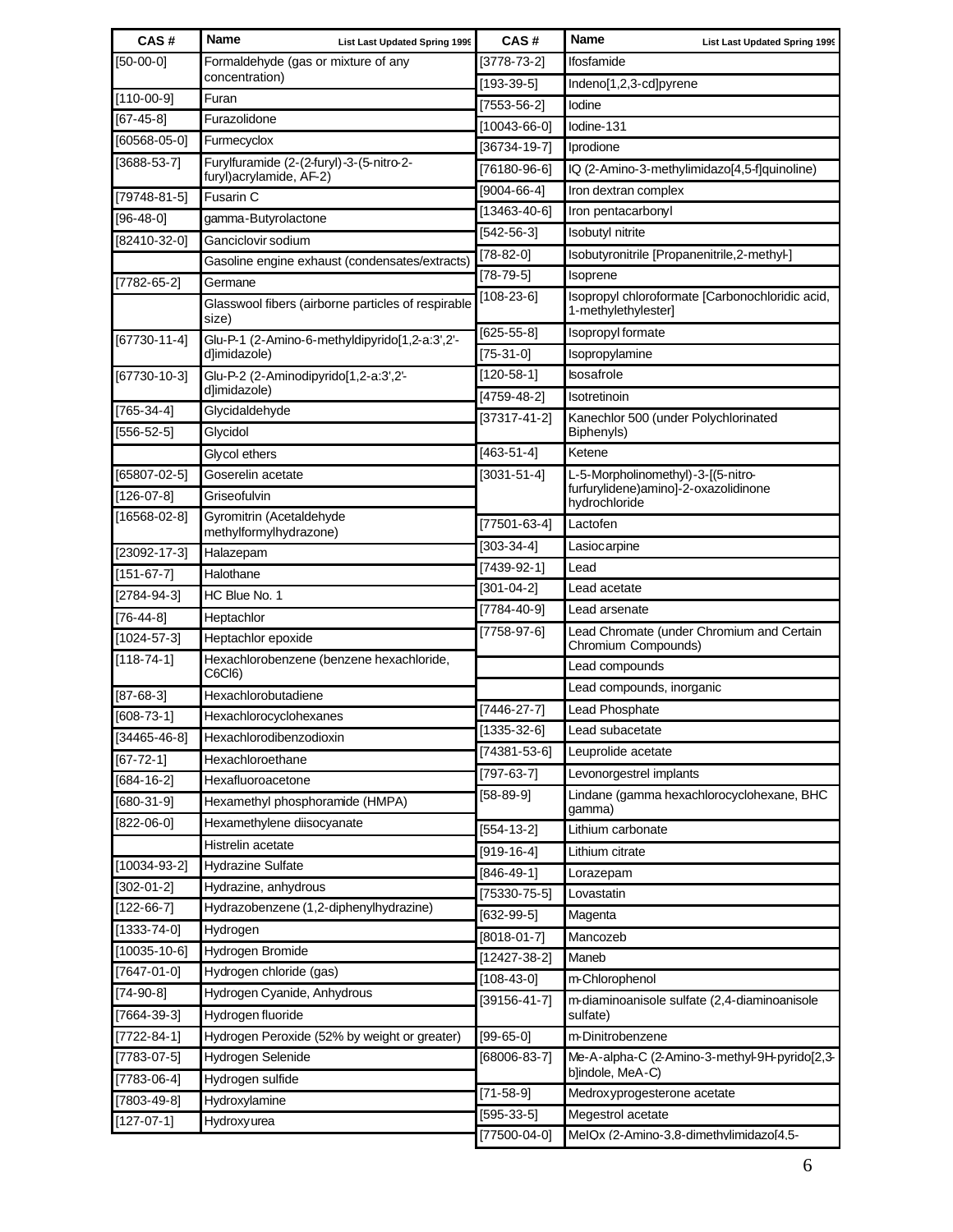| CAS#               | <b>Name</b>                                              | <b>List Last Updated Spring 1999</b> | CAS#               | Name<br><b>List Last Updated Spring 1999</b>             |
|--------------------|----------------------------------------------------------|--------------------------------------|--------------------|----------------------------------------------------------|
|                    | flquinoxaline)                                           |                                      |                    |                                                          |
| $[7500-04-1]$      | MeIQx(2-Amino-3,8-dimethylimidazo[4,5-<br>f]quinoxaline) |                                      | $[7500-04-1]$      | MeIQx(2-Amino-3,8-dimethylimidazo[4,5-<br>f]quinoxaline) |
| $[148 - 82 - 3]$   | Melphalan                                                |                                      | $[148-82-3]$       | Melphalan                                                |
| $[9002 - 68 - 0]$  | Menotropins                                              |                                      | $[9002 - 68 - 0]$  | Menotropins                                              |
| $[57-53-4]$        | Meprobamate                                              |                                      | $[57 - 53 - 4]$    | Meprobamate                                              |
| $[6112 - 76 - 1]$  | Mercaptopurine                                           |                                      | $[6112 - 76 - 1]$  | Mercaptopurine                                           |
| $[7439-97-6]$      | Mercury                                                  |                                      | $[7439-97-6]$      | Mercury                                                  |
|                    | Mercury compounds                                        |                                      |                    | Mercury compounds                                        |
|                    | Mercury, organic cmpds                                   |                                      |                    | Mercury, organic cmpds                                   |
| $[531 - 76 - 0]$   | Merphalan                                                |                                      | $[531 - 76 - 0]$   | Merphalan                                                |
| $[72-33-3]$        | Mestranol                                                |                                      | $[72-33-3]$        | Mestranol                                                |
| $[78 - 85 - 3]$    | Methacrylaldehyde                                        |                                      | $[78-85-3]$        | Methacrylaldehyde                                        |
| $[920-46-7]$       | Methacryloyl chloride                                    |                                      | $[920-46-7]$       | Methacryloyl chloride                                    |
| $[30674 - 80 - 7]$ | Methacryloyloxyethyl isocyanate                          |                                      | $[30674 - 80 - 7]$ | Methacryloyloxyethyl isocyanate                          |
| $[3963 - 95 - 9]$  | Methacycline hydrochloride                               |                                      | $[3963 - 95 - 9]$  | Methacycline hydrochloride                               |
| $[137 - 42 - 8]$   | Metham sodium                                            |                                      | $[137 - 42 - 8]$   | Metham sodium                                            |
| $[60 - 56 - 0]$    | Methimazole                                              |                                      | $[60 - 56 - 0]$    | Methimazole                                              |
| $[59-05-2]$        | Methotrexate                                             |                                      | $[59-05-2]$        | Methotrexate                                             |
| $[15475 - 56 - 6]$ | Methotrexate sodium                                      |                                      | $[15475 - 56 - 6]$ | Methotrexate sodium                                      |
| $[298-81-7]$       | Methoxsalen (8-Methoxsypsoralen)                         |                                      | $[298-81-7]$       | Methoxsalen (8-Methoxsypsoralen)                         |
| $[76-38-0]$        | Methoxyflurane                                           |                                      | $[76-38-0]$        | Methoxyflurane                                           |
| $[126-98-7]$       | Methyl acrylonitrile                                     |                                      | $[126-98-7]$       | Methyl acrylonitrile                                     |
| $[563 - 47 - 3]$   | Methyl allyl chloride (3-chloro-2-methylpropene)         |                                      | $[563-47-3]$       | Methyl allyl chloride (3-chloro-2-methylpropene)         |
| $[74-83-9]$        | Methyl bromide                                           |                                      | $[74-83-9]$        | Methyl bromide                                           |
| $[598-55-0]$       | Methyl carbamate                                         |                                      | $[598-55-0]$       | Methyl carbamate                                         |
| $[74 - 87 - 3]$    | Methyl chloride                                          |                                      | $[74-87-3]$        | Methyl chloride                                          |
| $[79-22-1]$        | Methyl chloroformate                                     |                                      | $[79-22-1]$        | Methyl chloroformate                                     |
| $[1338 - 23 - 4]$  | Methyl Ethyl Ketone Peroxide                             |                                      | $[1338 - 23 - 4]$  | Methyl Ethyl Ketone Peroxide                             |
| $[453 - 18 - 9]$   | Methyl fluoroacetate                                     |                                      | $[453 - 18 - 9]$   | Methyl fluoroacetate                                     |
| $[421 - 20 - 5]$   | Methyl Fluorosulfate (Methyl fluorosulfonate)            |                                      | $[421 - 20 - 5]$   | Methyl Fluorosulfate (Methyl fluorosulfonate)            |
| $[60-34-4]$        | Methyl hydrazine (monomethylhydrazine)                   |                                      | $[60-34-4]$        | Methyl hydrazine (monomethylhydrazine)                   |
| $[74-88-4]$        | Methyl iodide                                            |                                      | $[74-88-4]$        | Methyl iodide                                            |
| $[624-83-9]$       | Methyl isocyanate                                        |                                      | $[624-83-9]$       | Methyl isocyanate                                        |
| $[74-93-1]$        | Methyl mercaptan                                         |                                      | $[74-93-1]$        | Methyl mercaptan                                         |
|                    | Methyl mercury compounds                                 |                                      |                    | Methyl mercury compounds                                 |
| $[66 - 27 - 3]$    | Methyl methanesulfonate (methyl mesylate)                |                                      | $[66-27-3]$        | Methyl methanesulfonate (methyl mesylate)                |
| $[555-64-9]$       | Methyl thiocyanate [Thiocyanic acid,<br>methylester]     |                                      | $[555-64-9]$       | Methyl thiocyanate [Thiocyanic acid,<br>methylester]     |
| $[78-94-4]$        | Methyl vinyl ketone                                      |                                      | $[78-94-4]$        | Methyl vinyl ketone                                      |
| $[74-89-5]$        | Methylamine, anhydrous                                   |                                      | $[74-89-5]$        | Methylamine, anhydrous                                   |
| $[590-96-5]$       | Methylazoxymethanol                                      |                                      | $[590-96-5]$       | Methylazoxymethanol                                      |
| $[592-62-1]$       | Methylazoxymethanol acetate                              |                                      | $[592-62-1]$       | Methylazoxymethanol acetate                              |
| $[101 - 68 - 8]$   | Methylene biphenyl isocyanate                            |                                      | $[101 - 68 - 8]$   | Methylene biphenyl isocyanate                            |
|                    | Methylhydrazine salts                                    |                                      |                    | Methylhydrazine salts                                    |
|                    | Methylmercury compounds                                  |                                      |                    | Methylmercury compounds                                  |
| $[58 - 18 - 4]$    | Methyltestosterone                                       |                                      | $[58-18-4]$        | Methyltestosterone                                       |
| $[75 - 79 - 6]$    | Methyltrichlorosilane                                    |                                      | $[75 - 79 - 6]$    | Methyltrichlorosilane                                    |
| $[9006 - 42 - 2]$  | Metiram                                                  |                                      | $[9006-42-2]$      | Metiram                                                  |
| $[443 - 48 - 1]$   | Metronidazole                                            |                                      | $[443 - 48 - 1]$   | Metronidazole                                            |
| $[90-94-8]$        | Michler's Ketone [4,4'-<br>(Dimethylamino)benzophenone]  |                                      | $[90-94-8]$        | Michler's Ketone [4,4'-<br>(Dimethylamino)benzophenone]  |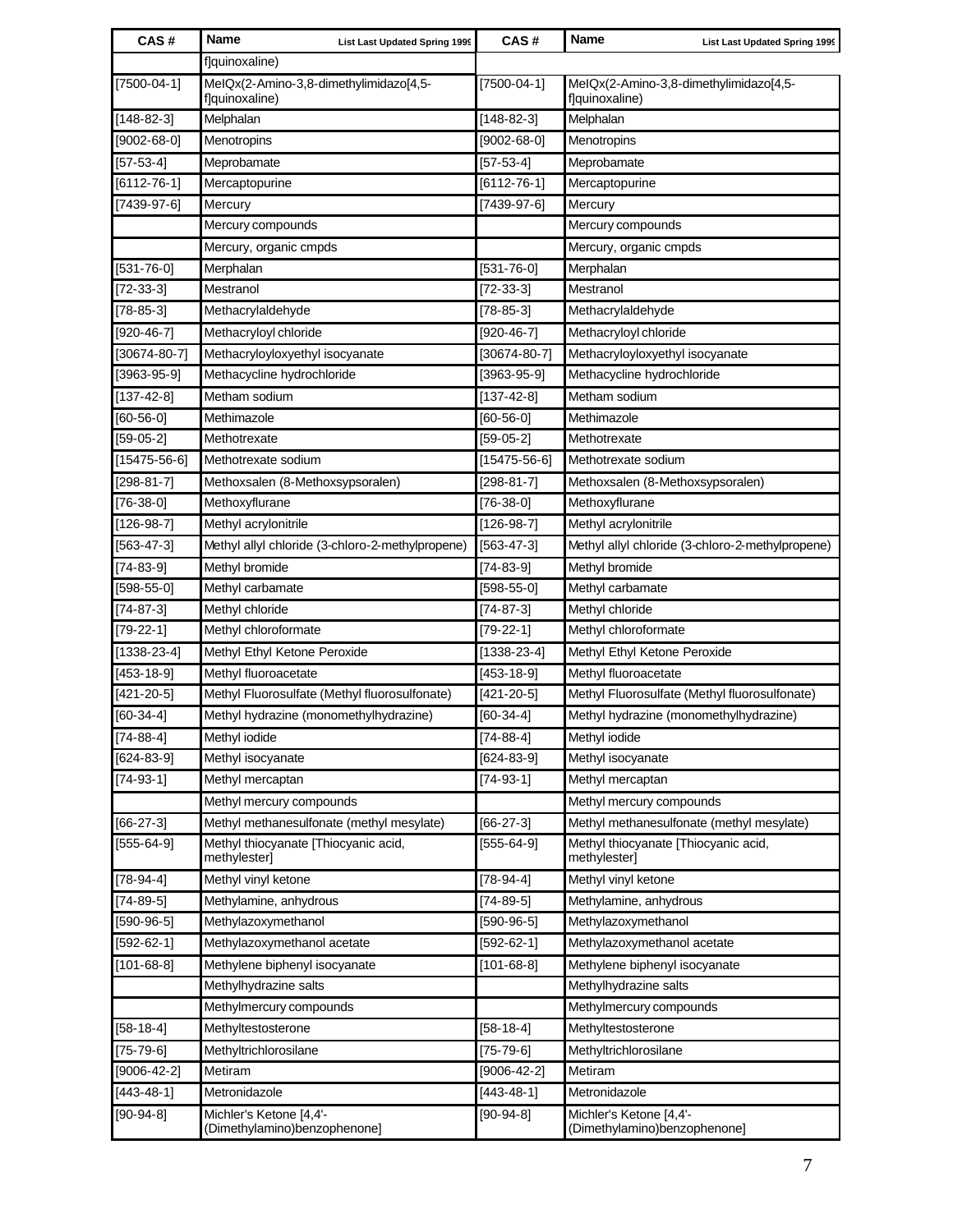| CAS#               | <b>Name</b><br><b>List Last Updated Spring 1999</b>                           | CAS#                | <b>Name</b><br><b>List Last Updated Spring 1999</b>                            |
|--------------------|-------------------------------------------------------------------------------|---------------------|--------------------------------------------------------------------------------|
| [59467-96-8]       | Midazolam hydrochloride                                                       | $[126-85-2]$        | Nitrogen mustard N-oxide                                                       |
|                    | <b>Mineral Oils</b>                                                           | $[302 - 70 - 5]$    | Nitrogen mustard N-oxide hydrochloride (2-                                     |
| $[13614-98-7]$     | Minocycline hydrochloride (internal use)                                      |                     | chloro-N-(2-chloroethyl)-N-methylethanamine<br>HCI)                            |
| $[2385 - 85 - 5]$  | Mirex (Dechlorane)                                                            |                     | Nitrogen Oxides (NO; NO(2); N2O4; N2O3)                                        |
| [59122-46-2]       | Misoprostol                                                                   | $[101022 - 44 - 0]$ | Nitrogen tetroxide                                                             |
| $[50-07-7]$        | Mitomycin C                                                                   | [10544-72-6]        | Nitrogen Tetroxide (Nitrogen Peroxide)                                         |
| [70476-82-3]       | Mitoxantrone hydrochloride                                                    | $[7783 - 54 - 2]$   | Nitrogen Trifluoride                                                           |
| $[315 - 22 - 0]$   | Monocrotaline                                                                 | $[10544 - 73 - 7]$  | Nitrogen trioxide (dinitrogen trioxide)                                        |
|                    | MOPP and other combined chemotherapy                                          | $[75-52-5]$         | Nitromethane                                                                   |
|                    | including alkylating agents                                                   | $[10024-97-2]$      | Nitrous oxide                                                                  |
| $[505 - 60 - 2]$   | Mustard gas (2,2'-dichlorodiethyl sulfide, Sulfur<br>mustard)                 | $[70-25-7]$         | N-methyl-N'-nitro-N-nitrosoguanidine                                           |
| $[613-35-4]$       | N,N'-Diacetylbenzidine                                                        | $[684-93-5]$        | N-methyl-N-nitrosourea (N-nitroso-N-                                           |
| $[79-44-7]$        | N,N-dimethylcarbamoyl chloride                                                |                     | methylurea)                                                                    |
| $[531 - 82 - 8]$   | (dimethylcarbamoyl chloride)<br>N-[4-(5-Nitro-2-furyl)-2-thiazolyl] acetamide | $[615 - 53 - 2]$    | N-Methyl-N-nitrosourethane (N-Nitroso-N-<br>methylurethane)                    |
| $[86220 - 42 - 0]$ | Nafarelin acetate                                                             | $[924 - 42 - 5]$    | N-Methylolacrylamide                                                           |
| $[3771 - 19 - 5]$  | Nafenopin                                                                     | [38252-74-3]        | N-Nitroso- n-butyl- N-(3-carboxypropyl)amine                                   |
| $[389-08-2]$       | Nalidixic acid                                                                | [3817-11-6]         | N-Nitroso- n-butyl- N-(4-hydroxybutyl)amine                                    |
| $[8030 - 30 - 6]$  | Naphtha (coal tar naphtha, coal tar, petroleum                                | $[1116 - 54 - 7]$   | N-Nitrosodiethanolamine                                                        |
|                    | benzine)                                                                      | $[55 - 18 - 5]$     | N-nitrosodiethylamine (diethylnitrosamine; DEN)                                |
| $[1405 - 10 - 3]$  | Neomycin sulfate (internal use)                                               | $[62 - 75 - 9]$     | N-Nitrosodimethylamine (Dimethylnitrosamine)                                   |
| $[759 - 73 - 9]$   | N-ethyl-N-nitrosourea                                                         | $[924 - 16 - 3]$    | N-nitrosodi-n-butylamine (N-butyl-N-nitroso-1-                                 |
| $[13256 - 13 - 8]$ | N-Ethyl-N-nitrosovinylamine                                                   |                     | butylamine)                                                                    |
| $[56391 - 57 - 2]$ | Netilmicin sulfate                                                            | [86-30-6]           | N-Nitrosodiphenylamine                                                         |
| $[7440-02-0]$      | <b>Nickel</b>                                                                 | $[10595 - 95 - 6]$  | N-Nitrosomethylethylamine                                                      |
| $[12054 - 48 - 7]$ | Nickel [II] Hydroxide                                                         | $[4549-40-0]$       | N-Nitrosomethylvinylamine                                                      |
| $[373-02-4]$       | <b>Nickel Acetate</b>                                                         | $[59-89-2]$         | N-Nitrosomorpholine                                                            |
|                    | Nickel alloys                                                                 | $[621 - 64 - 7]$    | N-nitroso-N-dipropylamine (N-nitroso-N-di-n-                                   |
| $[3333-67-3]$      | Nickel Carbonate                                                              |                     | propylamine, N-nitroso-N-propyl-1-<br>propanamine)                             |
| $[13463 - 39 - 3]$ | Nickel Carbonyl (Nickel Tetracarbonyl)                                        | $[16543 - 55 - 8]$  | N-Nitrosonornicotine                                                           |
|                    | Nickel compounds                                                              | $[100 - 75 - 4]$    | N-Nitrosopiperidine                                                            |
| $[11113 - 74 - 9]$ | Nickel Hydroxide                                                              | $[930 - 55 - 2]$    | N-nitrosopyrrolidine                                                           |
| $[1313-99-1]$      | Nickel II Oxide                                                               | $[13256 - 22 - 9]$  | N-Nitrososarcosine                                                             |
|                    | Nickel refinery dust from the pyrometallurgical                               | $[68-22-4]$         | Norethisterone (Norethindrone)                                                 |
|                    | process                                                                       | $[51 - 98 - 9]$     | Norethisterone acetate (Norethindrone acetate)                                 |
| $[12035 - 72 - 2]$ | Nickel subsulfide                                                             | $[6533-00-2]$       | Norgestrel                                                                     |
| $[1271 - 28 - 9]$  | Nickelocene                                                                   | $[135 - 88 - 6]$    | N-Phenyl beta-naphthylamine                                                    |
| $[54-11-5]$        | Nicotine                                                                      | $[789-02-6]$        | o,p'-DDT                                                                       |
| $[61 - 57 - 4]$    | Niridazole                                                                    | $[97-56-3]$         | o-Aminoazotoluene                                                              |
| $[7697 - 37 - 2]$  | Nitric Acid (94.5% by weight or greater)                                      | $[90-04-0]$         | o-Anisidine                                                                    |
| $[10102 - 43 - 9]$ | Nitric oxide (nitrogen monoxide)                                              | $[134-29-2]$        | o-Anisidine hydrochloride                                                      |
| $[139-13-9]$       | Nitriloacetic acid                                                            | $[95 - 57 - 8]$     | o-Chlorophenol                                                                 |
|                    | Nitrilotriacetic acid salts                                                   | $[303 - 47 - 9]$    | Ochratoxin A                                                                   |
| $[18662 - 53 - 8]$ | Nitrilotriacetic acid, trisodium salt monohydrate                             | $[61288 - 13 - 9]$  | Octabromobiphenyl                                                              |
| $[98-95-3]$        | Nitrobenzene                                                                  | $[95 - 50 - 1]$     | o-Dichlorobenzene                                                              |
| $[67 - 20 - 9]$    | Nitrofurantoin                                                                | $[528-29-0]$        | o-Dinitrobenzene                                                               |
| $[59-87-0]$        | Nitrofurazone                                                                 | $[8014 - 94 - 6]$   | Oleum (65% to 80% by weight; also called                                       |
| $[10102 - 44 - 0]$ | Nitrogen Dioxide                                                              |                     | Fuming Sulfuric Acid)                                                          |
| $[51 - 75 - 2]$    | Nitrogen mustard (N,N-bis(2-<br>chloroethyl)methylamine, Mechloroethamine)    | $[8014 - 95 - 7]$   | Oleum (Fuming Sulfuric acid) [Sulfuric acid,<br>mixture with sulfur trioxide]1 |
| $[55 - 86 - 7]$    | Nitrogen mustard hydrochloride                                                | $[91 - 23 - 6]$     | o-Nitroanisole (2-Nitroanisole)                                                |
|                    | (Mechloroethamine hydrochloride)                                              | $[88 - 72 - 2]$     | o-Nitrotoluene                                                                 |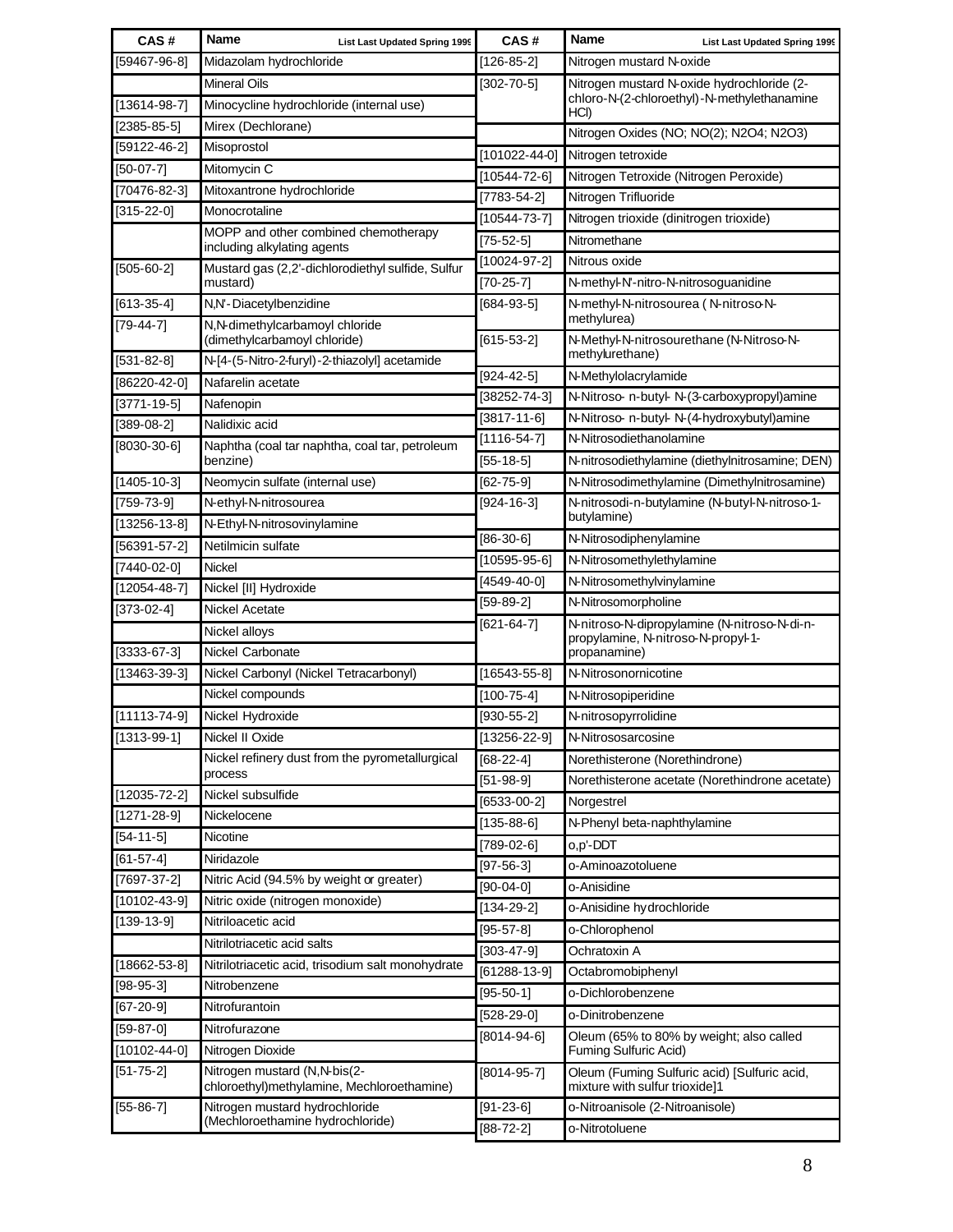| CAS#                          | <b>Name</b><br>List Last Updated Spring 1999    | CAS#               | <b>Name</b><br>List Last Updated Spring 1999                 |
|-------------------------------|-------------------------------------------------|--------------------|--------------------------------------------------------------|
| $[95 - 54 - 5]$               | o-Phenylenediamine and its salts                | $[63-92-3]$        | Phenoxybenzamine hydrochloride                               |
|                               | Oral contraceptives, combined                   | $[435-97-2]$       | Phenprocoumon                                                |
|                               | Oral contraceptives, sequential                 | $[122-60-1]$       | Phenyl glycidyl ether                                        |
|                               | Organo tin compounds                            | $[100 - 63 - 0]$   | Phenylhydrazine                                              |
| $[20816 - 12 - 0]$            | Osmium tetroxide                                |                    | Phenylhydrazine salts                                        |
| $[95 - 53 - 4]$               | o-Toluidine                                     | $[75 - 44 - 5]$    | Phosgene (carbonyl chloride)                                 |
| $[636-21-5]$                  | o-Toluidine Hydrochloride                       | $[7803 - 51 - 2]$  | Phosphine (Hydrogen Phosphide)                               |
| $[19666 - 30 - 9]$            | Oxadiazon                                       | $[10025 - 87 - 3]$ | Phosphorus oxychloride (phosphoryl chloride)                 |
| $[604 - 75 - 1]$              | Oxazepam                                        | $[7647 - 19 - 0]$  | Phosphorus pentafluoride                                     |
| $[301 - 12 - 2]$              | Oxydemeton methyl                               | $[7719-12-2]$      | Phosphorus trichloride                                       |
| $[7783 - 41 - 7]$             | Oxygen Difluoride (Fluorine Monoxide)           | $[7280-37-7]$      | Piperazine estrone sulfate (Estropipate)                     |
| $[434-07-1]$                  | Oxymetholone                                    | $[110-89-4]$       | Piperidine                                                   |
| $[79-57-2]$                   | Oxytetracycline (internal use)                  | $[54-91-1]$        | Pipobroman                                                   |
| $[2058 - 46 - 0]$             | Oxytetracycline hydrochloride (internal use)    | $[18378-89-7]$     | Plicamycin                                                   |
| $[10028 - 15 - 6]$            | Ozone                                           | $[100-01-6]$       | p-Nitroaniline                                               |
| $[5216 - 25 - 1]$             | p-a,a,a-Tetrachlorotoluene                      | $[156 - 10 - 5]$   | p-nitrosodiphenylamine (4-                                   |
| $[33069-62-4]$                | Paclitaxel                                      |                    | nitrosodiphenylamine)                                        |
| $[12174 - 11 - 7]$            | Palygorskite (attapulgite) (long fibres, > 5    |                    | Polybrominated biphenyls (PBBs)                              |
|                               | micrometers)                                    | [59536-65-1]       | Polybrominated biphenyls (PBBs)                              |
| $[60-09-3]$                   | p-Aminoazobenzene                               | $[67774-32-7]$     | Polybrominated Biphenyls (PBBs)                              |
| [794-93-4]                    | Panfuran S                                      |                    | Polychlorinated biphenyls (PCBs)                             |
| $[104 - 94 - 9]$              | p-Anisidine                                     | $[1336 - 36 - 3]$  | Polychlorinated Biphenyls (PCBs)                             |
| $[115-67-3]$                  | Paramethadione                                  |                    | Polychlorinated dibenzofurans                                |
| $[3165 - 93 - 3]$             | p-Chloro -o-toluidine Hydrochloride             |                    | Polychlorinated dibenzo-p-dioxins                            |
| $[106 - 47 - 8]$              | p-Chloroaniline                                 |                    | Polycyclic Aromatic Hydrocarbons (PAHs)                      |
| $[20265 - 96 - 7]$            | p-Chloroaniline hydrochloride                   | [53973-98-1]       | Polygeenan                                                   |
| $[95 - 69 - 2]$               | p-Chloro-o-toluidine                            | $[7758-01-2]$      | Potassium bromate                                            |
|                               | p-Chloro-o-toluidine strong acid salts          | $[671 - 16 - 9]$   | Procarbazine                                                 |
| $[106-48-9]$                  | p-Chlorophenol                                  | $[366 - 70 - 1]$   | Procarbazine Hydrochloride                                   |
| $[120 - 71 - 8]$              | p-cresidine (5-methyl-o-anisidine)              | $[32809 - 16 - 8]$ | Procymidone                                                  |
| $[106 - 46 - 7]$              | p-dichlorobenzene (1,4-dichlorobenzene)         | $[57 - 83 - 0]$    | Progesterone                                                 |
| $[100-25-4]$                  | p-Dinitrobenzene                                |                    | Progestins                                                   |
| $[52-67-5]$                   | Penicillamine                                   | $[23950 - 58 - 5]$ | Pronamide                                                    |
| $[19624 - 22 - 7]$            | Pentaborane                                     | $[2312 - 35 - 8]$  | Propargite                                                   |
| $[87 - 86 - 5]$               | Pentachlorophenol                               | $[107 - 12 - 0]$   | Propionitrile [Propanenitrile]                               |
| $[57-33-0]$<br>$[53910-25-1]$ | Pentobarbital sodium<br>Pentostatin             | $[109-61-5]$       | Propyl chloroformate [Carbonochloridic acid,<br>propylester] |
| $[79-21-0]$                   | Peracetic acid (peroxyacetic acid)              | $[627 - 3 - 5]$    | <b>Propyl Nitrate</b>                                        |
| $[7601 - 90 - 3]$             | Perchloric Acid (concentration greater than 60% | $[75-56-9]$        | Propylene oxide                                              |
|                               | by weight)                                      | $[75 - 55 - 8]$    | Propylenimine (2-Methylaziridine)                            |
| $[127 - 18 - 4]$              | Perchloroethylene (tetrachloroethylene)         | $[51 - 52 - 5]$    | Propylthiouracil                                             |
| $[594-42-3]$                  | Perchloromethyl Mercaptan                       | $[106 - 49 - 0]$   | p-Toluidine                                                  |
| $[7616-94-6]$                 | Perchloryl Fluoride                             | $[36735 - 22 - 5]$ | Quazepam                                                     |
| $[63 - 98 - 9]$               | Phenacemide                                     | $[91 - 22 - 5]$    | Quinoline                                                    |
| $[62 - 44 - 2]$               | Phenacetin (p-acetophenetidide, p-              |                    | Quinoline strong acid salts                                  |
|                               | ethoxyacetanilide)                              |                    | Radionuclides                                                |
| $[94 - 78 - 0]$               | Phenazopyridine                                 | $[10043-92-2]$     | Radon                                                        |
| $[136 - 40 - 3]$              | Phenazopyridine hydrochloride                   |                    | Radon decay products                                         |
| $[3546 - 10 - 9]$             | Phenesterin                                     | $[50-55-5]$        | Reserpine (Regroton)                                         |
| $[50-06-6]$                   | Phenobarbital                                   |                    | Residual (heavy) fuel oils                                   |
| $[77-09-8]$                   | Phenolphthalein                                 | $[10453 - 86 - 8]$ | Resmethrin                                                   |
| $[59-96-1]$                   | Phenoxybenzamine                                | $[108 - 46 - 3]$   | Resorcinol                                                   |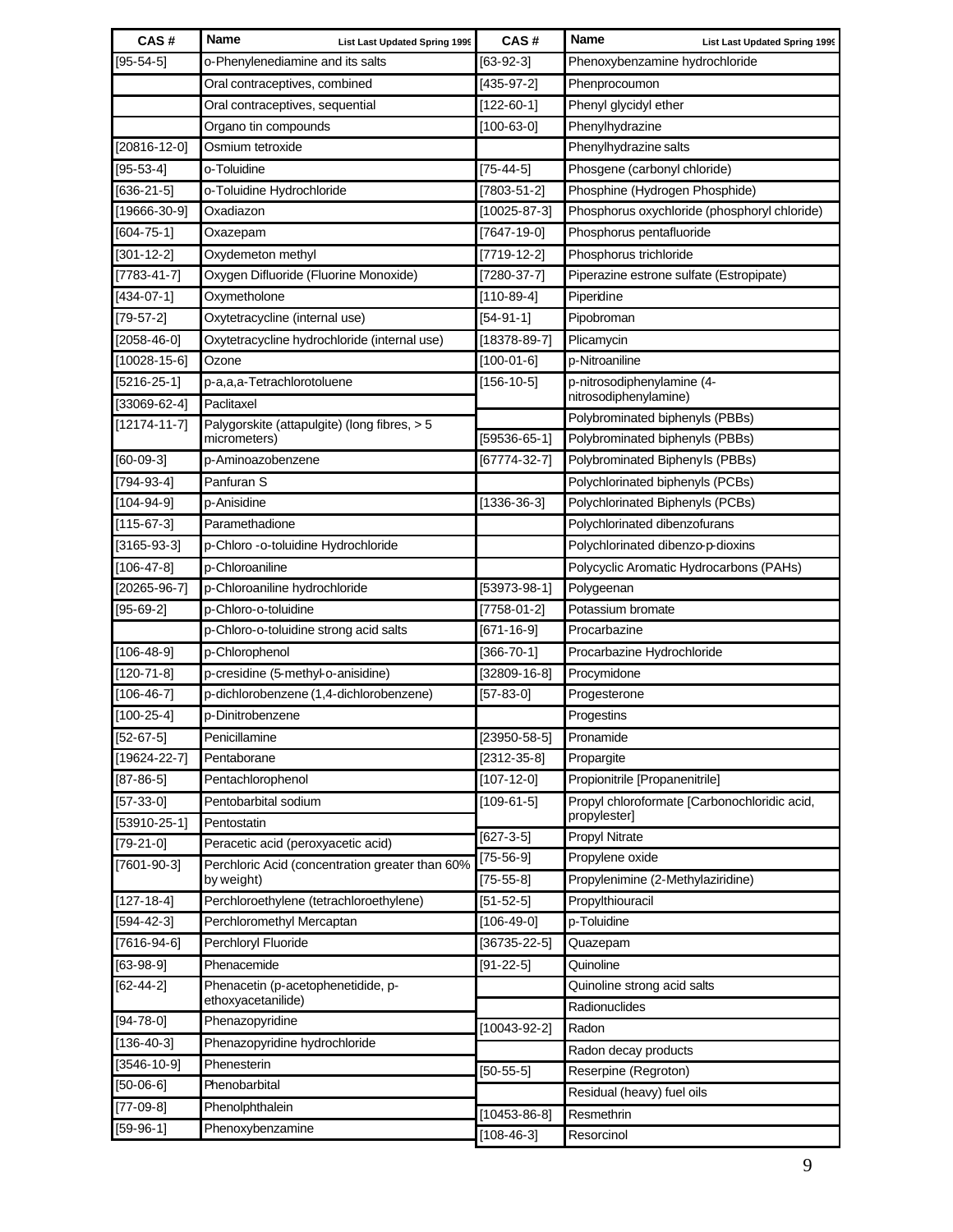| CAS#               | Name<br><b>List Last Updated Spring 1999</b>                          | CAS#                                   | <b>Name</b><br><b>List Last Updated Spring 1999</b>                                         |
|--------------------|-----------------------------------------------------------------------|----------------------------------------|---------------------------------------------------------------------------------------------|
|                    | Retinol/retinyl esters                                                |                                        | Talc containing asbestiform fibers                                                          |
| $[36791 - 04 - 5]$ | Ribavirin                                                             | $[10540 - 29 - 1]$                     | Tamoxifen                                                                                   |
|                    | Rockwool                                                              | $[54965 - 24 - 1]$                     | Tamoxifen citrate                                                                           |
| $[81-07-2]$        | saccharin (benzisothiazol-3(2H)-one-1,1-                              |                                        | <b>Tamoxifen salts</b>                                                                      |
|                    | dioxide)                                                              | $[7783 - 80 - 4]$                      | Tellurium hexafluoride                                                                      |
| $[128 - 44 - 9]$   | Saccharin, sodium                                                     | $[846 - 50 - 4]$                       | Temazepam                                                                                   |
| $[94 - 59 - 7]$    | Safrole                                                               | $[29767 - 20 - 2]$                     | Teniposide                                                                                  |
| $[599-79-1]$       | Salicylazosulfapyridine                                               | $[2593 - 15 - 9]$                      | Terrazole                                                                                   |
| $[107 - 44 - 8]$   | Sarin (isopropyl methanefluorophosphonate)                            | $[58-22-0]$                            | Testosterone and its esters                                                                 |
| $[309-43-3]$       | Secobarbital sodium                                                   | $[58-20-8]$                            | Testosterone cypionate                                                                      |
| $[7782 - 49 - 2]$  | Selenium                                                              | $[315-37-7]$                           | Testosterone enanthate                                                                      |
| $[7783 - 79 - 1]$  | Selenium hexafluoride                                                 | $[60-54-8]$                            | Tetracycline (internal use)                                                                 |
| $[7446 - 34 - 6]$  | Selenium sulfide                                                      | $[64 - 75 - 5]$                        | Tetracycline hydrochloride (internal use)                                                   |
|                    | Selenium, and all cmpds                                               | $[116 - 14 - 3]$                       | Tetrafluoroethylene                                                                         |
| $[68308 - 34 - 9]$ | Shale-oils                                                            | $[10036 - 47 - 2]$                     | Tetrafluorohydrazine                                                                        |
| $[7699-41-4]$      | Silica - amorphous                                                    | $[75 - 74 - 1]$                        | <b>Tetramethyl Lead</b>                                                                     |
| $[60676-86-0]$     | Silica - amorphous, fused                                             | $[3333-52-6]$                          | Tetramethyl succinonitrile                                                                  |
| $[1317 - 95 - 9]$  | Silica - crystalline, tripoli                                         | $[509-14-8]$                           | Tetranitromethane                                                                           |
| $[15468-32-3]$     | Silica - Tridymite (respirable)                                       | $[50-35-1]$                            | Thalidomide                                                                                 |
| $[14808 - 60 - 7]$ | Silica (quartz, respirable)                                           | $[62 - 55 - 5]$                        | Thioacetamide                                                                               |
|                    | Silica, crystalline (airborne particles of respirable                 | $[154 - 42 - 7]$                       | Thioguanine                                                                                 |
|                    | size)                                                                 | $[7719-09-7]$                          | Thionyl chloride                                                                            |
| $[14464 - 46 - 1]$ | Silica, crystalline, cristobalite                                     | $[52 - 24 - 4]$                        | Thiotepa (tris(1-aziridinyl)phosphine sulfide)                                              |
| $[7783 - 61 - 1]$  | Silicon tetrafluoride                                                 | $[62 - 56 - 6]$                        | Thiourea                                                                                    |
|                    | Slagwool                                                              | $[1314 - 20 - 1]$                      | <b>Thorium Dioxide</b>                                                                      |
| $[16680 - 47 - 0]$ | Sodium Equilin Sulfate (under Conjugated<br>Estrogens)                | $[7550 - 45 - 0]$                      | Titanium tetrachloride [Titanium chloride (TiCl4)<br>$(T-4)-$ ]                             |
| $[438-67-5]$       | Sodium Estrone Sulfate (under Conjugated<br>Estrogens)                | [49842-07-1]                           | Tobramycin sulfate                                                                          |
| $[62 - 74 - 8]$    | Sodium fluoroacetate                                                  | $[108 - 88 - 3]$                       | Toluene                                                                                     |
| $[132 - 27 - 4]$   | Sodium o-phenylphenate                                                | $[91-08-7]$                            | Toluene 2, 6- diisocyanate [Benzene, 1,3-                                                   |
|                    | Soots, tars, and mineral oils (untreated and                          |                                        | diisocyanato-2-methyl-]1                                                                    |
|                    | mildly treated oils and used engine oils)                             | $[26471 - 62 - 5]$                     | Toluene diisocyanates (any isomer or mixed)                                                 |
| $[52-01-7]$        | Spironolactone                                                        | $[584 - 84 - 9]$                       | Toluene-2,4-diisocyanate                                                                    |
| $[10418-03-8]$     | Stanozolol                                                            | $[8001 - 35 - 2]$                      | Toxaphene (chlorinated camphene)                                                            |
| $[10048 - 13 - 2]$ | Sterigmatocystin                                                      | $[25962 - 77 - 0]$                     | trans-2-[(Dimethylamino)methylimino]-5-[2-(5-                                               |
| $[7803 - 52 - 3]$  | Stibine (antimony trihydride)                                         |                                        | nitro-2-furyl)-vinyl]-1,3,4-oxadiazole                                                      |
| $[3810 - 74 - 0]$  | Streptomycin sulfate                                                  | $[55738 - 54 - 0]$                     | trans-2-[(Dimethylamino)methylimino]-5-[2-(5-<br>nitro-2-furyl) vinyl]-1,3,4-oxadiazole     |
| $[18883 - 66 - 4]$ | Streptozotocin                                                        | $[299 - 75 - 2]$                       | Treosulfan (Treosulphan)                                                                    |
| $[7789-06-2]$      | Strontium Chromate (under Chromium and<br>Certain Chromium Compounds) | $[28911 - 01 - 5]$                     | Triazolam                                                                                   |
| $[100-42-5]$       | Styrene (phenylethylene, vinyl benzene)                               | $[817-09-4]$                           | Trichlormethine (trimustine hydrochloride,<br>2,2",2"-trichlorotriethylamine hydrochloride) |
| $[96-09-3]$        | Styrene oxide (styrene-7,8-oxide)                                     | $[1558 - 25 - 4]$                      | Trichloro (chloromethyl) silane                                                             |
| $[95-06-7]$        | Sulfallate (diethyldithiocarbamic acid 2-chlorallyl                   | $[27137 - 85 - 5]$                     | Trichloro (dichlorophenyl) Silane                                                           |
|                    | ester)                                                                | $[79-01-6]$                            | Trichloroethylene                                                                           |
| $[7446-09-5]$      | Sulfur dioxide                                                        |                                        | Trichlorosilane                                                                             |
| $[10025 - 67 - 9]$ | Sulfur monochloride (sulfur chloride, disulfur<br>dichloride)         | $[10025 - 78 - 2]$<br>$[121 - 44 - 8]$ | Triethylamine (TEA)                                                                         |
| $[5714 - 22 - 7]$  | Sulfur pentafluoride (disulfur decafluoride)                          | $[79-38-9]$                            | Trifluorochloroethylene                                                                     |
| $[10546 - 01 - 7]$ | Sulfur pentafluoride (radical)                                        | $[13647 - 35 - 3]$                     | Trilostane                                                                                  |
| $[7783 - 60 - 0]$  | Sulfur tetrafluoride                                                  | $[127 - 48 - 0]$                       | Trimethadione                                                                               |
| $[7446 - 11 - 9]$  | Sulfur trioxide (sulfuric anhydride)                                  | $[75 - 77 - 4]$                        | Trimethlchlorosilane [Silane, chlorotrimethyl-]                                             |
| $[7791 - 25 - 5]$  | Sulfuryl chloride                                                     | $[512 - 56 - 1]$                       | Trimethyl phosphate                                                                         |
| $[14807 - 96 - 6]$ | Talc (fibrous)                                                        | $[75 - 50 - 3]$                        | Trimethylamine                                                                              |